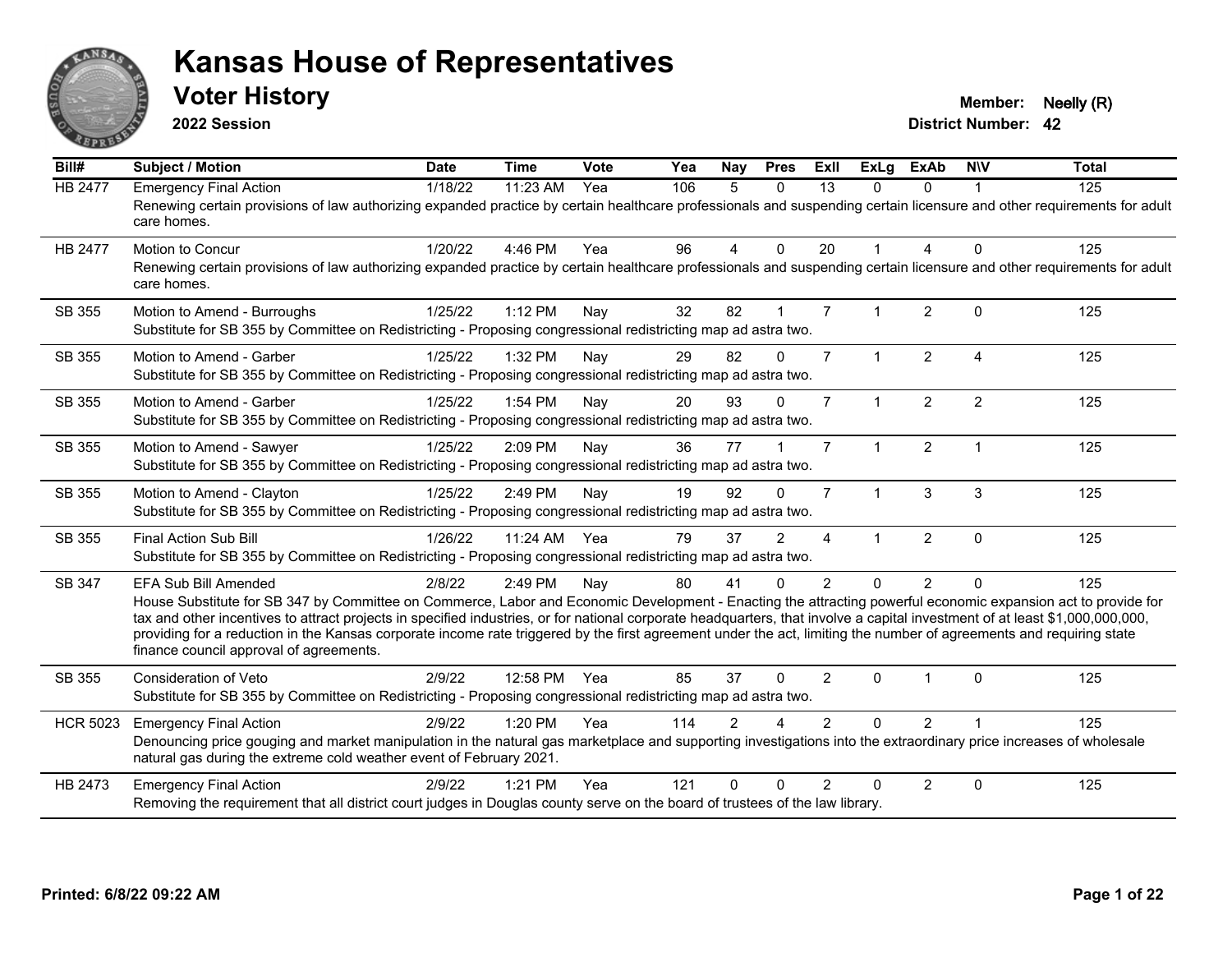

**2022 Session**

**Voter History Member: Neelly (R)** 

| Bill#           | <b>Subject / Motion</b>                                                                                                                                                                                                                                                              | <b>Date</b> | <b>Time</b> | <b>Vote</b> | Yea | <b>Nav</b> | <b>Pres</b> | ExIl           | <b>ExLa</b>  | <b>ExAb</b>    | <b>NIV</b>     | <b>Total</b> |
|-----------------|--------------------------------------------------------------------------------------------------------------------------------------------------------------------------------------------------------------------------------------------------------------------------------------|-------------|-------------|-------------|-----|------------|-------------|----------------|--------------|----------------|----------------|--------------|
| HB 2490         | <b>Emergency Final Action</b><br>Authorizing the state treasurer to determine account owners and designated beneficiaries for an ABLE savings account, adding who may open such an account and<br>requiring compliance with the federal internal revenue code.                       | 2/9/22      | 1:22 PM     | Yea         | 118 | 3          | $\Omega$    | $\mathfrak{p}$ | 0            | $\overline{2}$ | $\Omega$       | 125          |
| HB 2480         | <b>Final Action</b><br>Amending the public water supply project loan program's definition of "project" to remove the definition's current exclusion of projects that are<br>related to the diversion or transportation of water acquired through a water transfer.                   | 2/15/22     | 11:59 PM    | Yea         | 118 | $\Omega$   | $\Omega$    | 3              | $\Omega$     | $\overline{2}$ | $\overline{2}$ | 125          |
| <b>HB 2564</b>  | <b>Final Action</b><br>Updating the version of risk-based capital instructions in effect.                                                                                                                                                                                            | 2/15/22     | 11:59 PM    | Yea         | 118 | 0          | $\Omega$    | 3              | $\mathbf{0}$ | $\overline{2}$ | $\overline{2}$ | 125          |
| HB 2489         | <b>Final Action Amended</b><br>Amending provisions of the technology-enabled fiduciary financial institutions act relating to fees and assessments, examinations, disclosures to consumers and<br>requiring such institutions to be mandatory reporters for purposes of elder abuse. | 2/16/22     | 11:17 AM    | Yea         | 120 | $\Omega$   | $\Omega$    |                | $\Omega$     | 3              |                | 125          |
| HB 2537         | <b>Final Action</b><br>Requiring the insurance department to hold a hearing in cases involving an order under the Kansas administrative procedure act.                                                                                                                               | 2/16/22     | 11:19 AM    | Yea         | 120 | $\Omega$   |             |                | $\Omega$     | 3              | $\Omega$       | 125          |
| SB 337          | <b>Final Action</b><br>Converting the conditional charter issued for the pilot program under the technology-enabled fiduciary financial institutions act to a full fiduciary financial institution<br>charter.                                                                       | 2/16/22     | 11:20 AM    | Yea         | 119 |            |             |                | $\Omega$     | 3              | $\mathbf 0$    | 125          |
| <b>HCR 5014</b> | Motion to Recommend for Passage<br>Proposing a constitutional amendment that provides for legislative oversight of rules and regulations adopted by executive branch agencies and officials.                                                                                         | 2/16/22     | 12:30 PM    | Yea         | 77  | 42         | $\Omega$    |                | $\Omega$     | $\overline{2}$ | 3              | 125          |
| HB 2560         | <b>Final Action</b><br>Extending certain penalties, fees and maximum amounts of fees and the expiration dates of certain programs of the Kansas department of agriculture.                                                                                                           | 2/17/22     | 12:25 PM    | Yea         | 101 | 11         | $\Omega$    |                | $\Omega$     | 11             |                | 125          |
| HB 2591         | <b>Final Action</b><br>Repealing the state general fund and conservation fee fund transfers to the abandoned oil and gas well fund.                                                                                                                                                  | 2/17/22     | 12:27 PM    | Yea         | 112 | $\Omega$   | $\Omega$    |                | $\Omega$     | 11             |                | 125          |
| <b>HCR 5014</b> | <b>Final Action</b><br>Proposing a constitutional amendment that provides for legislative oversight of rules and regulations adopted by executive branch agencies and officials.                                                                                                     | 2/17/22     | 12:43 PM    | Yea         | 80  | 33         | $\Omega$    |                | $\Omega$     | 11             | $\mathbf 0$    | 125          |
| HB 2540         | <b>Emergency Final Action</b><br>Authorizing the construction of a memorial honoring Kansas gold star families.                                                                                                                                                                      | 2/17/22     | 12:45 PM    | Yea         | 113 | $\Omega$   | $\Omega$    |                | $\Omega$     | 11             | $\Omega$       | 125          |
| HB 2458         | <b>Emergency Final Action</b><br>Designating a portion of U.S. highway 56 as the PFC Shane Austin memorial highway.                                                                                                                                                                  | 2/17/22     | 12:47 PM    | Yea         | 113 | $\Omega$   | $\Omega$    | $\overline{1}$ | $\Omega$     | 11             | $\Omega$       | 125          |
| HB 2476         | <b>Emergency Final Action</b><br>Providing for the silver star and bronze star distinctive license plates.                                                                                                                                                                           | 2/17/22     | 12:48 PM    | Yea         | 113 | $\Omega$   | $\Omega$    | $\overline{1}$ | $\Omega$     | 11             | $\Omega$       | 125          |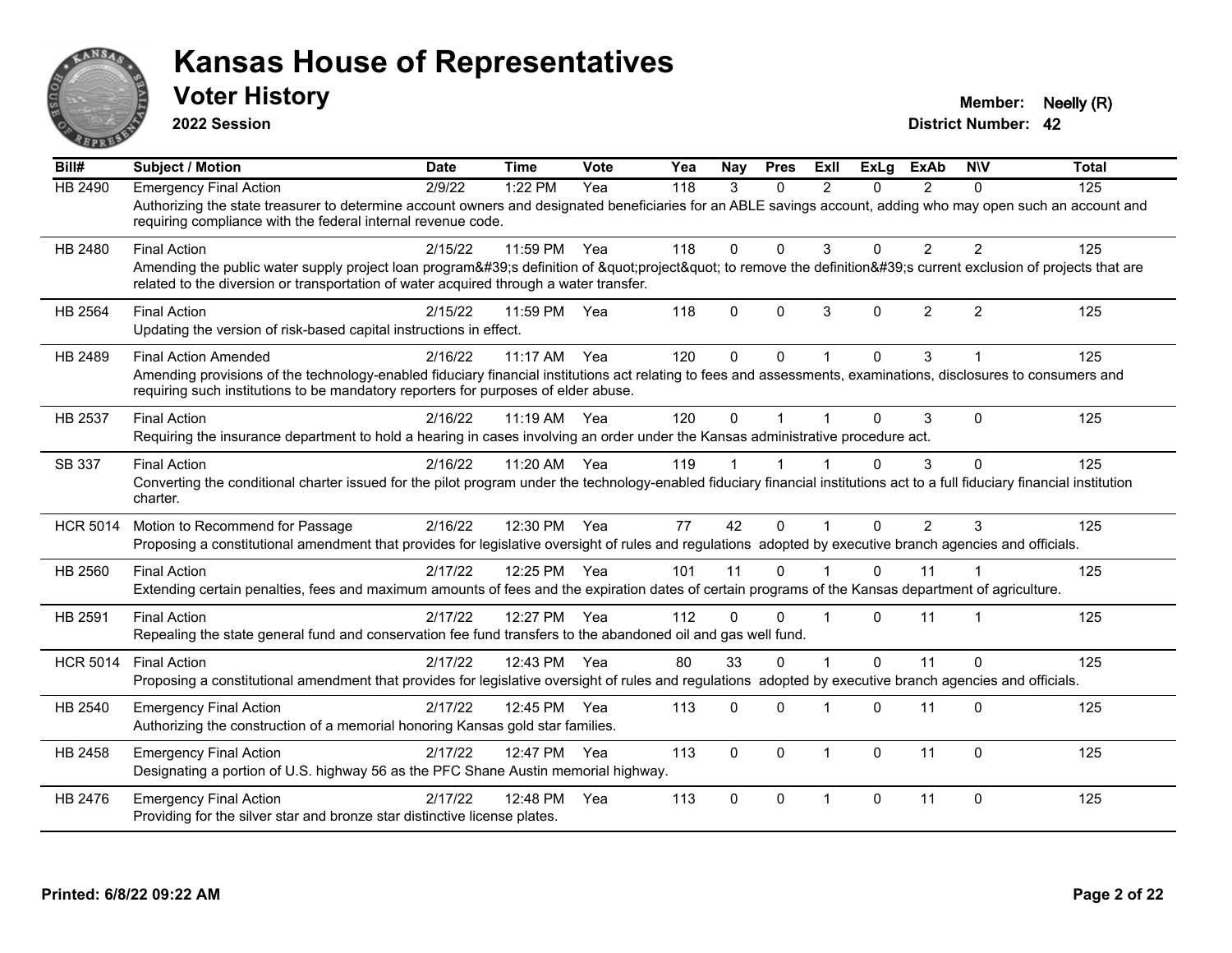

**2022 Session**

**Voter History Member: Neelly (R)** 

| $\overline{Bill#}$ | <b>Subject / Motion</b>                                                                                                                                                                                                                                       | <b>Date</b> | <b>Time</b>  | Vote | Yea | <b>Nay</b>     | <b>Pres</b>  | ExII           | $\overline{Ex}$ Lg | <b>ExAb</b>    | <b>NIV</b>     | <b>Total</b> |
|--------------------|---------------------------------------------------------------------------------------------------------------------------------------------------------------------------------------------------------------------------------------------------------------|-------------|--------------|------|-----|----------------|--------------|----------------|--------------------|----------------|----------------|--------------|
| <b>HB 2478</b>     | <b>Emergency Final Action</b>                                                                                                                                                                                                                                 | 2/17/22     | 12:49 PM     | Yea  | 113 | $\Omega$       | $\Omega$     | 1              | $\Omega$           | 11             | $\Omega$       | 125          |
|                    | Designating a portion of United States highway 166 as the SGT Evan S Parker memorial highway.                                                                                                                                                                 |             |              |      |     |                |              |                |                    |                |                |              |
| <b>HCR 5014</b>    | <b>Final Action</b>                                                                                                                                                                                                                                           | 2/21/22     | 11:45 AM Yea |      | 85  | 39             | $\mathbf{0}$ | 1              | $\Omega$           | $\mathbf{0}$   | $\Omega$       | 125          |
|                    | Proposing a constitutional amendment that provides for legislative oversight of rules and regulations adopted by executive branch agencies and officials.                                                                                                     |             |              |      |     |                |              |                |                    |                |                |              |
| HB 2517            | <b>Final Action Amended</b>                                                                                                                                                                                                                                   | 2/22/22     | 10:49 AM Yea |      | 120 | $\Omega$       | $\Omega$     | 2              | $\Omega$           | 3              | U              | 125          |
|                    | Transferring the responsibility to certify drug abuse treatment providers that participate in the certified drug abuse treatment program from the department of corrections<br>to the Kansas sentencing commission.                                           |             |              |      |     |                |              |                |                    |                |                |              |
| HB 2594            | <b>Final Action Amended</b>                                                                                                                                                                                                                                   | 2/22/22     | 10:50 AM Yea |      | 120 | $\Omega$       | $\Omega$     | $\mathfrak{p}$ | $\mathbf 0$        | 3              | $\Omega$       | 125          |
|                    | Exempting certain modifications on antique vehicles from vehicle identification number offense seizures and dispositions.                                                                                                                                     |             |              |      |     |                |              |                |                    |                |                |              |
| HB 2607            | <b>Final Action Amended</b>                                                                                                                                                                                                                                   | 2/22/22     | 10:51 AM     | Yea  | 120 | $\Omega$       | $\Omega$     | $\overline{2}$ | $\Omega$           | 3              | $\Omega$       | 125          |
|                    | Clarifying the time limitations for habeas corpus claims.                                                                                                                                                                                                     |             |              |      |     |                |              |                |                    |                |                |              |
| HB 2299            | Motion to Amend - Fairchild                                                                                                                                                                                                                                   | 2/22/22     | 3:16 PM      | Nay  | 35  | 84             | $\mathbf 0$  | $\overline{2}$ | 0                  | 3              | $\overline{1}$ | 125          |
|                    | Allowing a search warrant to be executed within 10 days from the date of issuance.                                                                                                                                                                            |             |              |      |     |                |              |                |                    |                |                |              |
| HB 2703            | Motion to Amend - Clayton                                                                                                                                                                                                                                     | 2/22/22     | 4:17 PM      | Nay  | 37  | 80             | $\mathbf 0$  | $\overline{2}$ | 0                  | 3              | 3              | 125          |
|                    | Making changes to employment security law provisions regarding the employment security fund and employer contribution rates, the definition of employment to                                                                                                  |             |              |      |     |                |              |                |                    |                |                |              |
|                    | conform with federal law and various updates to the my reemployment plan program, including making the program mandatory with certain exceptions, and providing                                                                                               |             |              |      |     |                |              |                |                    |                |                |              |
|                    | that the secretary of commerce may require participation by claimants in reemployment services.                                                                                                                                                               |             |              |      |     |                |              |                |                    |                |                |              |
| HB 2525            | Motion to Recommend for Passage                                                                                                                                                                                                                               | 2/22/22     | 5:17 PM      | Nay  | 53  | 66             | $\mathbf{0}$ | $\overline{2}$ | $\Omega$           | 3              |                | 125          |
|                    | Removing non-cooperation with child support from requirements for food and child care assistance eligibility and exempting adults enrolled in school from the 20-hour-<br>per-week work requirement for child care assistance eligibility for a limited time. |             |              |      |     |                |              |                |                    |                |                |              |
| HB 2110            | <b>Final Action Amended</b>                                                                                                                                                                                                                                   | 2/23/22     | 10:21 AM Yea |      | 113 | 8              | $\Omega$     | 3              | $\Omega$           | $\mathbf 1$    | $\Omega$       | 125          |
|                    | Requiring insurance coverage for PANS and PANDAS by the state health care benefits program and requiring the state employee health care commission to submit an<br>impact report on such coverage to the legislature.                                         |             |              |      |     |                |              |                |                    |                |                |              |
| HB 2299            | <b>Final Action Amended</b>                                                                                                                                                                                                                                   | 2/23/22     | 10:22 AM     | Yea  | 119 | $\overline{2}$ | $\mathbf{0}$ | 3              | $\Omega$           | 1              | $\Omega$       | 125          |
|                    | Allowing a search warrant to be executed within 10 days from the date of issuance.                                                                                                                                                                            |             |              |      |     |                |              |                |                    |                |                |              |
| HB 2386            | <b>Final Action Amended</b>                                                                                                                                                                                                                                   | 2/23/22     | 10:23 AM Yea |      | 118 | 3              | $\Omega$     | 3              | 0                  |                | $\Omega$       | 125          |
|                    | Establishing requirements for the payment and reimbursement of dental services by a dental benefit plan.                                                                                                                                                      |             |              |      |     |                |              |                |                    |                |                |              |
| HB 2456            | <b>Final Action Amended</b>                                                                                                                                                                                                                                   | 2/23/22     | 10:24 AM     | Yea  | 117 | Δ              | $\Omega$     | 3              | $\Omega$           |                | $\Omega$       | 125          |
|                    | Establishing the Kansas kids lifetime combination hunting and fishing license.                                                                                                                                                                                |             |              |      |     |                |              |                |                    |                |                |              |
| HB 2481            | <b>Final Action</b>                                                                                                                                                                                                                                           | 2/23/22     | 10:25 AM     | Yea  | 121 | $\Omega$       | $\Omega$     | 3              | $\Omega$           | $\overline{1}$ | $\Omega$       | 125          |
|                    | Authorizing KP&F participating service credit purchase for certain in-state nonfederal governmental employment.                                                                                                                                               |             |              |      |     |                |              |                |                    |                |                |              |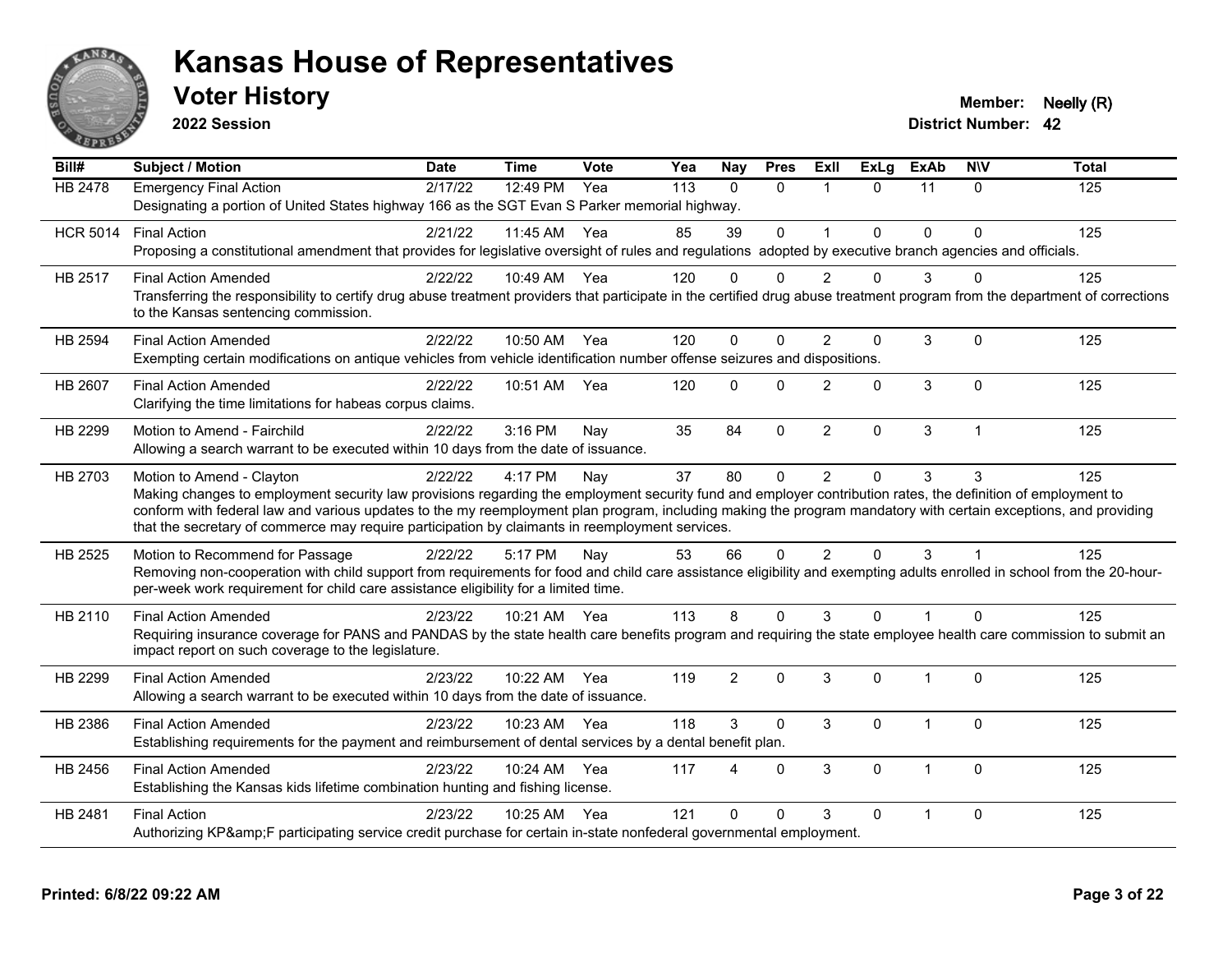

**2022 Session**

**Voter History Member: Neelly (R)** 

| Bill#   | <b>Subject / Motion</b>                                                                                                                                                                                                                                                                             | <b>Date</b> | Time         | <b>Vote</b> | Yea | <b>Nay</b>   | <b>Pres</b> | ExII | <b>ExLg</b>  | <b>ExAb</b>          | <b>NIV</b>   | <b>Total</b> |
|---------|-----------------------------------------------------------------------------------------------------------------------------------------------------------------------------------------------------------------------------------------------------------------------------------------------------|-------------|--------------|-------------|-----|--------------|-------------|------|--------------|----------------------|--------------|--------------|
| HB 2483 | <b>Final Action</b>                                                                                                                                                                                                                                                                                 | 2/23/22     | 10:26 AM     | Yea         | 105 | 16           | $\Omega$    | 3    | $\Omega$     | $\mathbf 1$          | $\Omega$     | 125          |
|         | Providing for the daughters of the American revolution distinctive license plate.                                                                                                                                                                                                                   |             |              |             |     |              |             |      |              |                      |              |              |
| HB 2496 | <b>Final Action</b>                                                                                                                                                                                                                                                                                 | 2/23/22     | 10:27 AM     | Yea         | 121 | $\mathbf 0$  | $\mathbf 0$ | 3    | $\mathbf{0}$ | $\mathbf{1}$         | $\mathbf{0}$ | 125          |
|         | Enacting the uniform family law arbitration act.                                                                                                                                                                                                                                                    |             |              |             |     |              |             |      |              |                      |              |              |
| HB 2508 | <b>Final Action</b>                                                                                                                                                                                                                                                                                 | 2/23/22     | 10:28 AM     | Yea         | 115 | 6            | $\mathbf 0$ | 3    | $\mathbf 0$  | $\mathbf{1}$         | $\mathbf 0$  | 125          |
|         | Requiring retention of fingerprints by the Kansas bureau of investigation for participation in the federal rap back program.                                                                                                                                                                        |             |              |             |     |              |             |      |              |                      |              |              |
| HB 2510 | <b>Final Action</b>                                                                                                                                                                                                                                                                                 | 2/23/22     | 10:29 AM Yea |             | 120 |              | $\Omega$    | 3    | $\mathbf 0$  |                      | $\mathbf{0}$ | 125          |
|         | Updating certain investment limitation requirements to provide increased options for Kansas domiciled life insurance companies investing in equity interests and                                                                                                                                    |             |              |             |     |              |             |      |              |                      |              |              |
|         | preferred stock.                                                                                                                                                                                                                                                                                    |             |              |             |     |              |             |      |              |                      |              |              |
| HB 2515 | <b>Final Action</b>                                                                                                                                                                                                                                                                                 | 2/23/22     | 10:30 AM Yea |             | 120 | $\mathbf 1$  | $\mathbf 0$ | 3    | 0            | 1                    | $\mathbf{0}$ | 125          |
|         | Creating a mechanism to seek relief from the Kansas offender registration act requirements for drug offenders and allowing expungement of offenses when such relief is                                                                                                                              |             |              |             |     |              |             |      |              |                      |              |              |
|         | granted.                                                                                                                                                                                                                                                                                            |             |              |             |     |              |             |      |              |                      |              |              |
| HB 2516 | <b>Final Action</b>                                                                                                                                                                                                                                                                                 | 2/23/22     | 10:32 AM     | Yea         | 121 | $\mathbf 0$  | $\mathbf 0$ | 3    | $\Omega$     | 1                    | $\mathbf{0}$ | 125          |
|         | Requiring an offender who raises error in such offender's criminal history calculation for the first time on appeal to show prejudicial error, requiring the journal entry                                                                                                                          |             |              |             |     |              |             |      |              |                      |              |              |
|         | used to establish criminal history to be attached to the criminal history worksheet and authorizing the court to correct an illegal sentence while a direct appeal is<br>pending.                                                                                                                   |             |              |             |     |              |             |      |              |                      |              |              |
|         |                                                                                                                                                                                                                                                                                                     |             |              |             |     |              |             |      |              |                      |              |              |
| HB 2529 | <b>Final Action</b>                                                                                                                                                                                                                                                                                 | 2/23/22     | 10:33 AM Yea |             | 120 | $\mathbf{1}$ | $\Omega$    | 3    | $\Omega$     | $\mathbf{1}$         | $\Omega$     | 125          |
|         | Allowing veteran license plate applicants to use either a DD214 form, a military veteran identification card or veteran health identification card for proof of veteran status.                                                                                                                     |             |              |             |     |              |             |      |              |                      |              |              |
| HB 2547 | <b>Final Action Amended</b>                                                                                                                                                                                                                                                                         | 2/23/22     | 10:34 AM Yea |             | 120 | 1            | $\Omega$    | 3    | $\mathbf{0}$ |                      | $\Omega$     | 125          |
|         | Authorizing technology-enabled fiduciary financial institution insurance companies within the captive insurance act and providing for the requirements and operations<br>thereof.                                                                                                                   |             |              |             |     |              |             |      |              |                      |              |              |
| HB 2559 | <b>Final Action Amended</b>                                                                                                                                                                                                                                                                         | 2/23/22     | 10:38 AM Yea |             | 83  | 37           |             | 3    | $\Omega$     |                      | $\Omega$     | 125          |
|         | Creating the Kansas cotton boll weevil program and requiring the program to levy an assessment upon Kansas produced cotton and monitor and mitigate the risk of boll                                                                                                                                |             |              |             |     |              |             |      |              |                      |              |              |
|         | weevils.                                                                                                                                                                                                                                                                                            |             |              |             |     |              |             |      |              |                      |              |              |
| HB 2563 | <b>Final Action Amended</b>                                                                                                                                                                                                                                                                         | 2/23/22     | 10:39 AM Yea |             | 113 | 8            | $\Omega$    | 3    | $\Omega$     | $\blacktriangleleft$ | $\Omega$     | 125          |
|         | Concerning the Kansas seed law and the commercial industrial hemp act; relating to labeling; seeds treated with certain substances; definitions; labeling; unlawful                                                                                                                                 |             |              |             |     |              |             |      |              |                      |              |              |
|         | actions; certain registrations; inspections; live plant dealers; and testing services.                                                                                                                                                                                                              |             |              |             |     |              |             |      |              |                      |              |              |
| HB 2567 | <b>Final Action Amended</b>                                                                                                                                                                                                                                                                         | 2/23/22     | 10:41 AM Yea |             | 114 | 6            |             | 3    | $\mathbf{0}$ |                      | $\mathbf{0}$ | 125          |
|         | Increasing certain registration and title fees on vehicles for services performed by county treasurers and the division of vehicles and decreasing certain fees related to<br>administrative costs and disposition of such fees.                                                                    |             |              |             |     |              |             |      |              |                      |              |              |
|         |                                                                                                                                                                                                                                                                                                     |             |              |             |     |              |             |      |              |                      |              |              |
| HB 2568 | <b>Final Action</b>                                                                                                                                                                                                                                                                                 | 2/23/22     | 10:43 AM     | Yea         | 118 | 3            | $\Omega$    | 3    | $\mathbf{0}$ | $\mathbf 1$          | $\Omega$     | 125          |
|         | Amending the Kansas mortgage business act by providing for mortgage business work at remote locations, license and registration renewal or reinstatement<br>procedures, surety bond requirements and evidence of solvency and net worth and requiring notice when adding or closing branch offices. |             |              |             |     |              |             |      |              |                      |              |              |
|         |                                                                                                                                                                                                                                                                                                     |             |              |             |     |              |             |      |              |                      |              |              |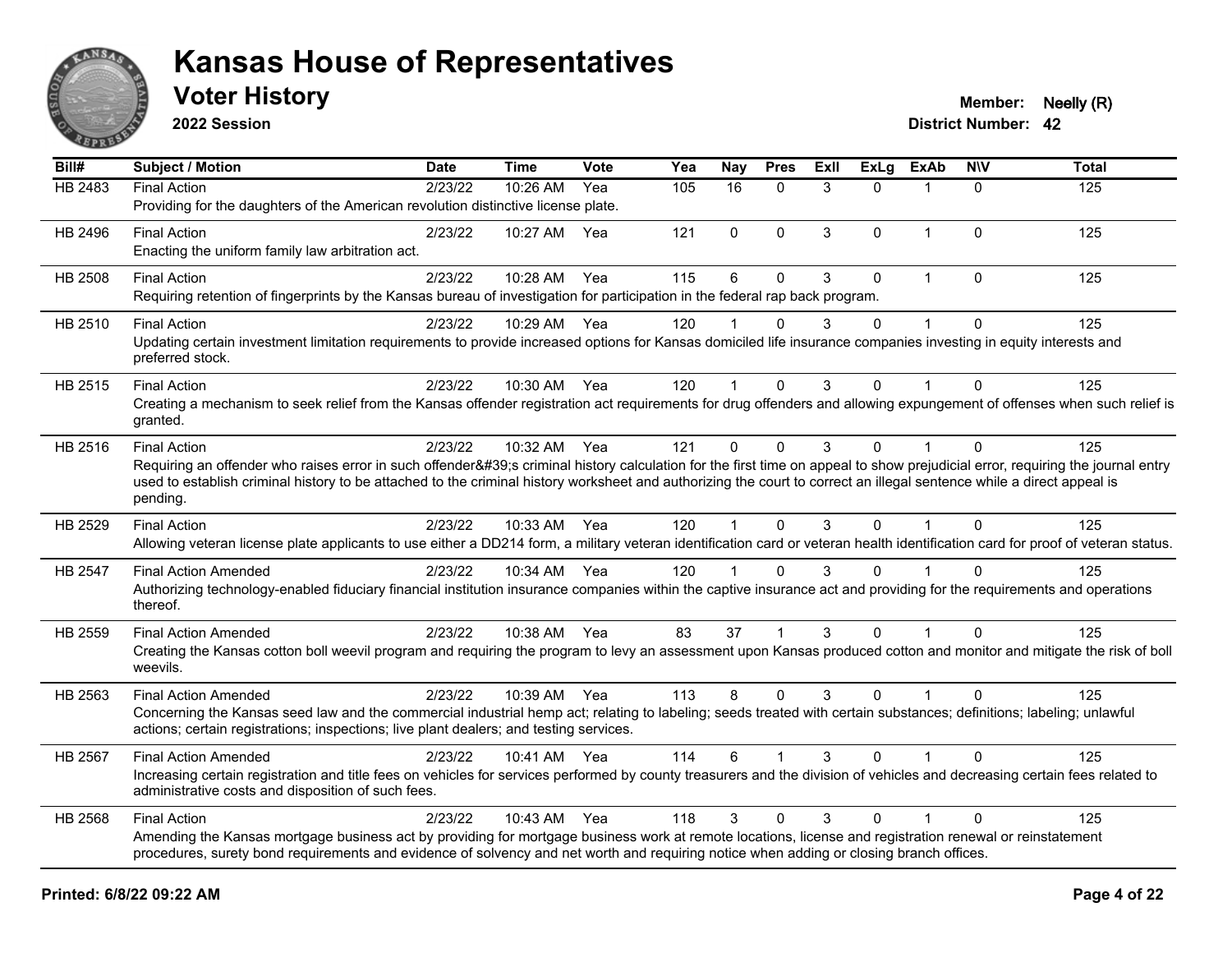

**2022 Session**

**Voter History Member: Neelly (R)** 

| Bill#           | Subject / Motion                                                                                                                                                                                                                                                   | <b>Date</b> | <b>Time</b>  | <b>Vote</b> | Yea | <b>Nay</b>     | <b>Pres</b>  | ExII           | ExLg         | <b>ExAb</b>    | <b>NIV</b>     | <b>Total</b> |
|-----------------|--------------------------------------------------------------------------------------------------------------------------------------------------------------------------------------------------------------------------------------------------------------------|-------------|--------------|-------------|-----|----------------|--------------|----------------|--------------|----------------|----------------|--------------|
| HB 2574         | <b>Final Action</b><br>Establishing a time limitation for awarding compensation for mental health counseling and increasing certain compensation award amounts by the crime victims                                                                                | 2/23/22     | 10:43 AM     | Yea         | 121 | $\mathbf{0}$   | $\Omega$     | 3              | 0            |                | $\Omega$       | 125          |
|                 | compensation board.                                                                                                                                                                                                                                                |             |              |             |     |                |              |                |              |                |                |              |
| HB 2579         | <b>Final Action Amended</b><br>Requiring electronic filing of campaign reports by candidates for state office unless an exemption is granted for cause.                                                                                                            | 2/23/22     | 10:45 AM Yea |             | 90  | 31             | $\mathbf{0}$ | 3              | $\mathbf 0$  | $\mathbf{1}$   | $\Omega$       | 125          |
|                 |                                                                                                                                                                                                                                                                    |             |              |             |     |                |              |                |              |                |                |              |
| HB 2595         | <b>Final Action</b>                                                                                                                                                                                                                                                | 2/23/22     | 10:46 AM Yea |             | 121 | $\Omega$       | $\mathbf{0}$ | 3              | 0            | $\overline{1}$ | $\Omega$       | 125          |
|                 | Making certain antique vehicle titling procedures applicable to vehicles having a model year of 1960 or later instead of 1950 or later.                                                                                                                            |             |              |             |     |                |              |                |              |                |                |              |
| HB 2597         | <b>Final Action</b>                                                                                                                                                                                                                                                | 2/23/22     | 10:47 AM Yea |             | 116 | 5              | $\mathbf{0}$ | 3              | 0            |                | $\Omega$       | 125          |
|                 | Providing for four distinctive license plates for the Kansas department of wildlife and parks.                                                                                                                                                                     |             |              |             |     |                |              |                |              |                |                |              |
| HB 2608         | <b>Final Action</b>                                                                                                                                                                                                                                                | 2/23/22     | 10:48 AM     | Yea         | 117 | $\overline{4}$ | $\mathbf{0}$ | 3              | 0            |                | $\Omega$       | 125          |
|                 | Removing provisions authorizing criminal restitution to be enforced as a civil judgment and authorizing judicial districts to contract for collection services for criminal                                                                                        |             |              |             |     |                |              |                |              |                |                |              |
|                 | restitution.                                                                                                                                                                                                                                                       |             |              |             |     |                |              |                |              |                |                |              |
| HB 2633         | <b>Final Action Amended</b>                                                                                                                                                                                                                                        | 2/23/22     | 10:49 AM     | Yea         | 108 | 13             | $\mathbf{0}$ | 3              | $\mathbf{0}$ | $\mathbf{1}$   | $\Omega$       | 125          |
|                 | Providing for the city of Hutchinson distinctive license plate.                                                                                                                                                                                                    |             |              |             |     |                |              |                |              |                |                |              |
| HB 2654         | <b>Final Action</b>                                                                                                                                                                                                                                                | 2/23/22     | 10:50 AM     | Yea         | 121 | $\mathbf{0}$   | $\Omega$     | 3              | $\Omega$     |                | $\Omega$       | 125          |
|                 | Providing guidance to determine how offenders under the supervision of two or more supervision agency can have supervision consolidated into one agency.                                                                                                           |             |              |             |     |                |              |                |              |                |                |              |
| HB 2688         | <b>Final Action Amended</b>                                                                                                                                                                                                                                        | 2/23/22     | 10:52 AM     | Yea         | 116 | 5              | $\Omega$     | 3              | 0            |                | $\Omega$       | 125          |
|                 | Requiring that licensed farm wineries be issued a cereal malt beverage retailer license if the statutory requirements for such retailer license are satisfied.                                                                                                     |             |              |             |     |                |              |                |              |                |                |              |
| HB 2703         | <b>Final Action</b>                                                                                                                                                                                                                                                | 2/23/22     | 10:53 AM Yea |             | 121 | $\Omega$       | $\Omega$     | 3              | $\Omega$     |                |                | 125          |
|                 | Making changes to employment security law provisions regarding the employment security fund and employer contribution rates, the definition of employment to                                                                                                       |             |              |             |     |                |              |                |              |                |                |              |
|                 | conform with federal law and various updates to the my reemployment plan program, including making the program mandatory with certain exceptions, and providing<br>that the secretary of commerce may require participation by claimants in reemployment services. |             |              |             |     |                |              |                |              |                |                |              |
|                 |                                                                                                                                                                                                                                                                    |             |              |             |     |                |              |                |              |                |                |              |
| <b>HCR 5022</b> | <b>Final Action Amended</b>                                                                                                                                                                                                                                        | 2/23/22     | 10:56 AM     | Yea         | 97  | 24             | $\mathbf 0$  | 3              | 0            | $\overline{1}$ | $\Omega$       | 125          |
|                 | Proposing a constitutional amendment requiring that a sheriff be elected in each county; exception.                                                                                                                                                                |             |              |             |     |                |              |                |              |                |                |              |
| <b>HCR 5030</b> | <b>Emergency Final Action</b>                                                                                                                                                                                                                                      | 2/23/22     | 11:36 AM     | Yea         | 121 | 0              | $\mathbf 0$  | 3              | $\mathbf 0$  | $\mathbf{1}$   | $\Omega$       | 125          |
|                 | Recognizing the growing problem of antisemitism in the United States.                                                                                                                                                                                              |             |              |             |     |                |              |                |              |                |                |              |
| HB 2605         | <b>Emergency Final Action Amended</b>                                                                                                                                                                                                                              | 2/23/22     | 11:37 AM     | Yea         | 115 | 6              | $\Omega$     | 3              | $\Omega$     |                | $\Omega$       | 125          |
|                 | Increasing the rural population requirement maximum for the veterinary training program for rural Kansas and creating a food animal percentage requirement that may<br>be fulfilled in lieu thereof.                                                               |             |              |             |     |                |              |                |              |                |                |              |
|                 |                                                                                                                                                                                                                                                                    |             |              |             |     |                |              |                |              |                |                |              |
| SB 358          | <b>Emergency Final Action</b><br>Amending the public water supply project loan program's definition of "project" to remove the definition's current exclusion of projects that are                                                                                 | 3/2/22      | 11:40 AM     | Yea         | 121 | $\mathbf 0$    | $\mathbf 0$  | $\overline{2}$ | 0            | $\mathbf 1$    | $\overline{1}$ | 125          |
|                 | related to the diversion or transportation of water acquired through a water transfer.                                                                                                                                                                             |             |              |             |     |                |              |                |              |                |                |              |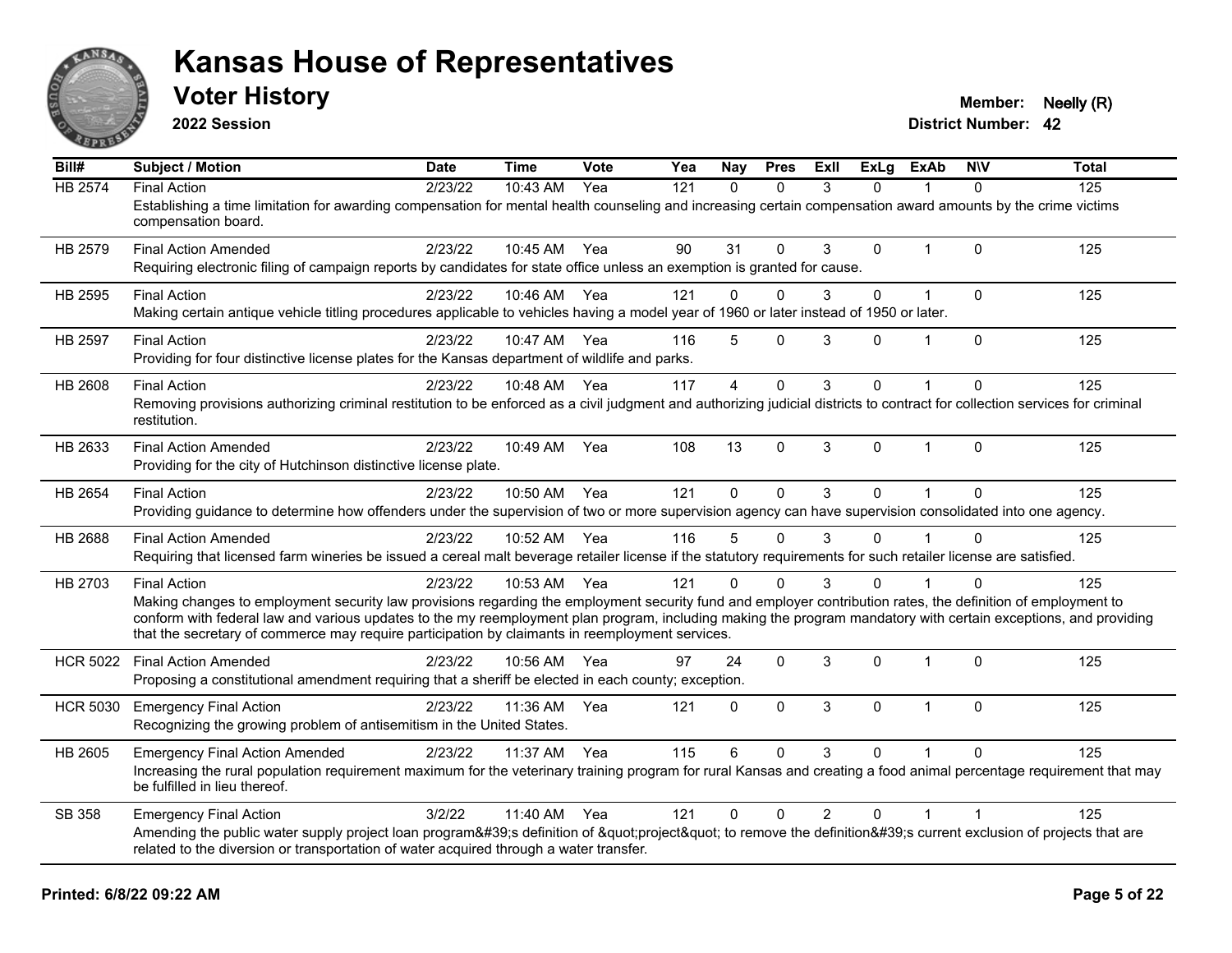

**2022 Session**

**Voter History Member: Neelly (R)** 

| Bill#           | <b>Subject / Motion</b>                                                                                                                                                                                                                                                                                                                                                                                                                                             | <b>Date</b> | <b>Time</b>  | Vote | Yea | Nay          | <b>Pres</b> | ExII              | $\overline{Ex}$ Lg | <b>ExAb</b>    | <b>NIV</b>     | <b>Total</b> |
|-----------------|---------------------------------------------------------------------------------------------------------------------------------------------------------------------------------------------------------------------------------------------------------------------------------------------------------------------------------------------------------------------------------------------------------------------------------------------------------------------|-------------|--------------|------|-----|--------------|-------------|-------------------|--------------------|----------------|----------------|--------------|
| SB 101          | <b>EFA Sub Bill Amended</b>                                                                                                                                                                                                                                                                                                                                                                                                                                         | 3/2/22      | 11:41 AM     | Yea  | 86  | 35           | $\Omega$    | $\mathfrak{p}$    | $\Omega$           |                |                | 125          |
|                 | House Substitute for SB 101 by Committee on Transportation - Approving the operation and use of electric-assisted bicycles and regulating the use thereof.                                                                                                                                                                                                                                                                                                          |             |              |      |     |              |             |                   |                    |                |                |              |
| SB 62           | <b>Emergency Final Action Amended</b>                                                                                                                                                                                                                                                                                                                                                                                                                               | 3/2/22      | 11:42 AM     | Yea  | 115 | 6            | $\Omega$    | 2                 | $\Omega$           | 1              |                | 125          |
|                 | Amending the standards for school-administered vision screenings for students, establishing the Kansas children's vision health and school readiness commission<br>and allowing schools to maintain emergency albuterol kits.                                                                                                                                                                                                                                       |             |              |      |     |              |             |                   |                    |                |                |              |
| <b>HCR 5027</b> | Motion to Amend - Hoye<br>Applying to the Congress of the United States to call a convention of the states.                                                                                                                                                                                                                                                                                                                                                         | 3/8/22      | 12:06 PM     | Nav  | 35  | 84           |             | 2                 | $\Omega$           | $\mathbf 1$    | 2              | 125          |
|                 |                                                                                                                                                                                                                                                                                                                                                                                                                                                                     |             |              |      |     |              |             |                   |                    |                |                |              |
| <b>HCR 5027</b> | Motion to Amend - Houser<br>Applying to the Congress of the United States to call a convention of the states.                                                                                                                                                                                                                                                                                                                                                       | 3/8/22      | 12:23 PM Nay |      | 64  | 53           | $\Omega$    | $\overline{2}$    | $\Omega$           | $\overline{2}$ | $\overline{4}$ | 125          |
| <b>HCR 5027</b> | Motion to Amend - Ruiz, S.                                                                                                                                                                                                                                                                                                                                                                                                                                          | 3/8/22      | 12:50 PM     | Nay  | 33  | 83           | $\mathbf 0$ | $\overline{2}$    | $\Omega$           | $\overline{2}$ | 5              | 125          |
|                 | Applying to the Congress of the United States to call a convention of the states.                                                                                                                                                                                                                                                                                                                                                                                   |             |              |      |     |              |             |                   |                    |                |                |              |
| <b>HCR 5027</b> | Motion to Recommend for Passage<br>Applying to the Congress of the United States to call a convention of the states.                                                                                                                                                                                                                                                                                                                                                | 3/8/22      | 1:31 PM      | Yea  | 78  | 42           | $\Omega$    | 2                 | $\Omega$           | $\overline{2}$ | $\overline{1}$ | 125          |
|                 |                                                                                                                                                                                                                                                                                                                                                                                                                                                                     |             |              |      |     |              |             |                   |                    |                |                |              |
| HB 2710         | <b>Final Action</b><br>Increasing the percentage of alcohol by volume allowed to not more than 16% for domestic table wine and the domestic fortified wine threshold to more than 16%<br>alcohol by volume.                                                                                                                                                                                                                                                         | 3/9/22      | 11:13 AM     | Yea  | 116 | $\mathbf{3}$ | 0           | 4                 | $\Omega$           | $\overline{2}$ | $\Omega$       | 125          |
| HB 2548         | <b>Final Action Amended</b>                                                                                                                                                                                                                                                                                                                                                                                                                                         | 3/9/22      | $11:14$ AM   | Yea  | 116 | 3            | $\Omega$    | 4                 | $\Omega$           | $\overline{2}$ | $\Omega$       | 125          |
|                 | Implementing additional reporting requirements for informational technology projects and state agencies and requiring additional information technology security training<br>and status reports.                                                                                                                                                                                                                                                                    |             |              |      |     |              |             |                   |                    |                |                |              |
| <b>HCR 5027</b> | <b>Final Action Amended</b>                                                                                                                                                                                                                                                                                                                                                                                                                                         | 3/9/22      | 11:22 AM     | Yea  | 76  | 43           | $\Omega$    | 4                 | $\Omega$           | $\overline{2}$ | $\Omega$       | 125          |
|                 | Applying to the Congress of the United States to call a convention of the states.                                                                                                                                                                                                                                                                                                                                                                                   |             |              |      |     |              |             |                   |                    |                |                |              |
| SB 421          | Motion to Amend - Xu                                                                                                                                                                                                                                                                                                                                                                                                                                                | 3/9/22      | 12:22 PM     | Yea  | 38  | 79           | $\Omega$    | 4                 | $\Omega$           | $\overline{2}$ | $\mathcal{P}$  | 125          |
|                 | Transferring \$253,866,022 from the state general fund to the Kansas public employees retirement fund during fiscal year 2022 and eliminating certain level-dollar<br>KPERS employer contribution payments.                                                                                                                                                                                                                                                         |             |              |      |     |              |             |                   |                    |                |                |              |
| SB <sub>2</sub> | <b>Emergency Final Action Amended</b>                                                                                                                                                                                                                                                                                                                                                                                                                               | 3/9/22      | 1:18 PM      | Yea  | 87  | 31           | $\Omega$    | $\mathbf{\Delta}$ | $\Omega$           | $\overline{2}$ | $\overline{1}$ | 125          |
|                 | Allowing consumption of beer, wine or other alcoholic liquor on theKansas state fairgrounds; increasing the number of temporary permits an applicantmay receive from<br>four to 12 permits per year; limiting what cities, counties ortownships may charge for a temporary permit to not more than \$25 per day; andcrediting a portion of moneys<br>collected from the liquor drink tax and theliquor enforcement tax to the state fair capital improvements fund. |             |              |      |     |              |             |                   |                    |                |                |              |
| HB 2462         | <b>Emergency Final Action</b>                                                                                                                                                                                                                                                                                                                                                                                                                                       | 3/9/22      | $1:19$ PM    | Yea  | 118 | $\Omega$     |             |                   | $\Omega$           | $\overline{2}$ | $\overline{1}$ | 125          |
|                 | Removing the standing committee membership requirements for members of the joint committee on state-tribal relations.                                                                                                                                                                                                                                                                                                                                               |             |              |      |     |              |             |                   |                    |                |                |              |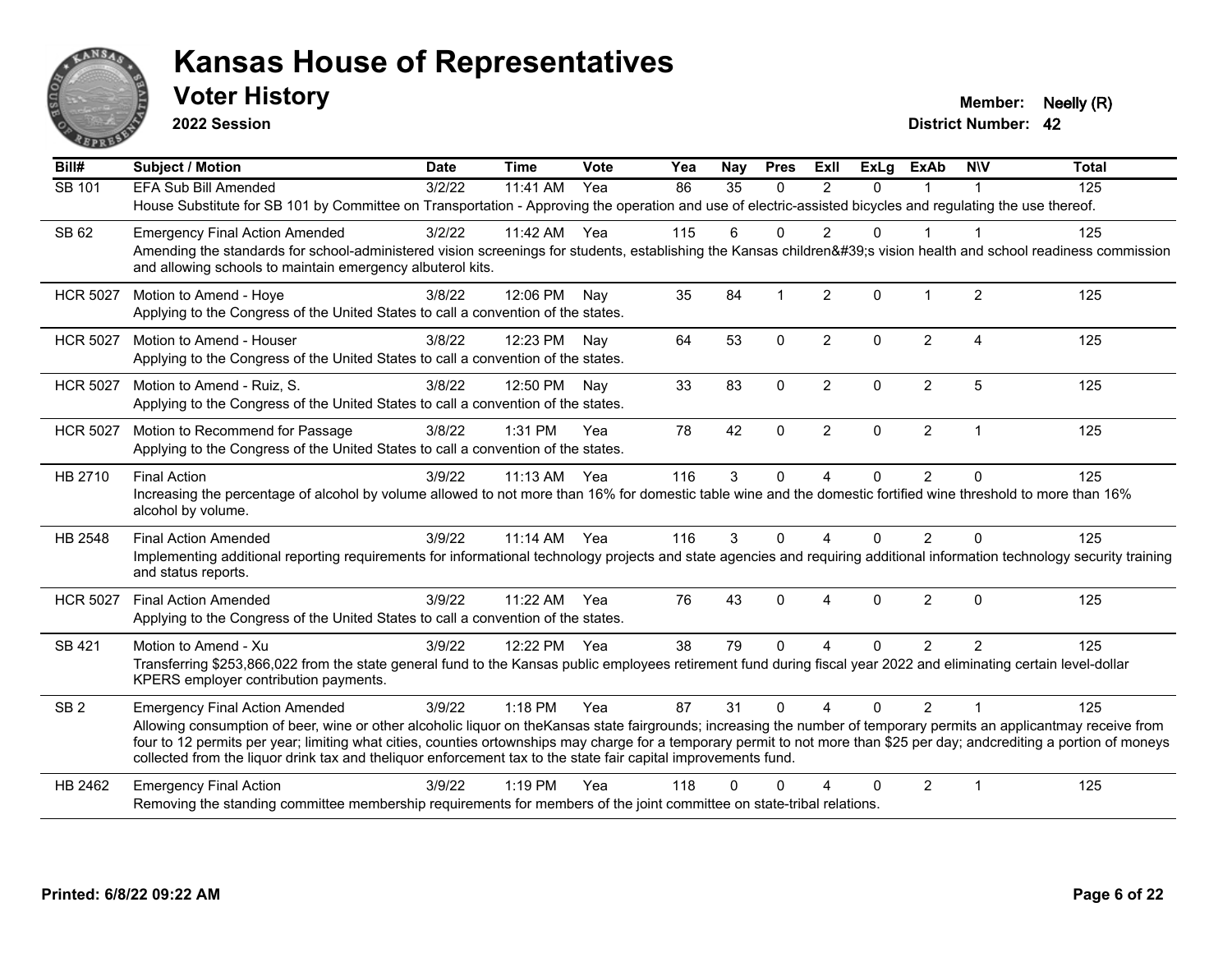

**2022 Session**

**Voter History Member: Neelly (R)** 

| Bill#           | <b>Subject / Motion</b>                                                                                                                                                                                                                                                                                                                                                                                                                                                                                                                                                                                               | <b>Date</b> | <b>Time</b> | Vote | Yea | Nay            | <b>Pres</b> | ExII                   | <b>ExLg</b> | <b>ExAb</b>    | <b>NIV</b>   | <b>Total</b> |
|-----------------|-----------------------------------------------------------------------------------------------------------------------------------------------------------------------------------------------------------------------------------------------------------------------------------------------------------------------------------------------------------------------------------------------------------------------------------------------------------------------------------------------------------------------------------------------------------------------------------------------------------------------|-------------|-------------|------|-----|----------------|-------------|------------------------|-------------|----------------|--------------|--------------|
| <b>SB 421</b>   | <b>Emergency Final Action Amended</b><br>Transferring \$1,000,000,000 from the state general fund to the Kansas public employees retirement fund during fiscal year 2022 and eliminating certain level-dollar<br>KPERS employer contribution payments.                                                                                                                                                                                                                                                                                                                                                                | 3/9/22      | 1:20 PM     | Yea  | 113 | 5              | $\Omega$    | $\boldsymbol{\Lambda}$ | $\Omega$    | $\mathfrak{p}$ |              | 125          |
| <b>SB 286</b>   | EFA Sub Bill Amended<br>House Substitute for Substitute for SB 286 - Continuing the governmental response to the COVID-19 pandemic in Kansas by extending the expanded use of<br>telemedicine, the suspension of certain requirements related to medical care facilities and immunity from civil liability for certain healthcare providers, certain persons<br>conducting business in this state and covered facilities for COVID-19 claims until January 20, 2023, creating the crime of interference with the conduct of a hospital and<br>increasing the criminal penalties for battery of a healthcare provider. | 3/9/22      | 1:23 PM     | Yea  | 102 | 17             | $\Omega$    | $\Lambda$              | $\Omega$    | $\overline{2}$ | $\Omega$     | 125          |
| HB 2466         | <b>EFA Sub Bill</b><br>Substitute for HB 2466 by Committee on Education - Establishing the promoting advancement in computing knowledge act to increase the availability of computer<br>science education in Kansas schools.                                                                                                                                                                                                                                                                                                                                                                                          | 3/9/22      | 1:24 PM     | Yea  | 115 | 4              | $\Omega$    | $\boldsymbol{\Delta}$  | $\Omega$    | $\overline{2}$ | $\Omega$     | 125          |
| HB 2541         | <b>Final Action</b><br>Crediting docket fees to the state general fund instead of the judicial branch docket fee fund; crediting marriage license fees and drivers'; license reinstatement fees to<br>the state general fund instead of the judicial branch nonjudicial salary adjustment fund.                                                                                                                                                                                                                                                                                                                       | 3/16/22     | 11:15 AM    | Yea  | 111 | 12             | $\Omega$    | 2                      | $\Omega$    | $\Omega$       | $\Omega$     | 125          |
| HB 2582         | <b>Final Action Amended</b><br>Directing the Kansas department for children and families to share certain information with investigating law enforcement agencies.                                                                                                                                                                                                                                                                                                                                                                                                                                                    | 3/16/22     | $11:16$ AM  | Yea  | 122 | $\mathbf 1$    | $\Omega$    | $\overline{2}$         | $\Omega$    | $\Omega$       | $\Omega$     | 125          |
| HB 2674         | <b>Final Action Amended</b><br>Requiring a forfeiture of an appearance bond to be set aside in certain circumstances.                                                                                                                                                                                                                                                                                                                                                                                                                                                                                                 | 3/16/22     | 11:17 AM    | Yea  | 121 | $\overline{2}$ | $\Omega$    | $\overline{2}$         | 0           | $\Omega$       | $\Omega$     | 125          |
| HB 2676         | <b>Final Action Amended</b><br>Authorizing counties to create a code inspection and enforcement fund and expanding the scope of the equipment reserve fund to include other computer and electronic<br>technologies.                                                                                                                                                                                                                                                                                                                                                                                                  | 3/16/22     | $11:18$ AM  | Yea  | 112 | 11             | $\Omega$    | $\overline{2}$         | 0           | $\Omega$       | $\mathbf{0}$ | 125          |
| <b>HCR 5032</b> | <b>Final Action</b><br>Honoring Ukrainians fighting against the Russian invasion.                                                                                                                                                                                                                                                                                                                                                                                                                                                                                                                                     | 3/16/22     | 11:20 AM    | Yea  | 119 | 4              | $\Omega$    | 2                      | $\Omega$    | $\Omega$       | $\Omega$     | 125          |
| HB 2528         | <b>Final Action Amended</b><br>Removing inflatable devices that are owned and operated by a nonprofit organization from the requirements of the Kansas amusement ride act.                                                                                                                                                                                                                                                                                                                                                                                                                                            | 3/17/22     | 11:21 AM    | Yea  | 86  | 34             | $\Omega$    | $\overline{a}$         | $\Omega$    | $\Omega$       |              | 125          |
| SB 335          | <b>Final Action</b><br>Exempting certain business entities that provide health insurance in the state but are not subject to the jurisdiction of the commissioner of insurance from payment of the<br>annual premium tax.                                                                                                                                                                                                                                                                                                                                                                                             | 3/17/22     | 11:22 AM    | Yea  | 120 | $\mathbf{0}$   | $\Omega$    | $\boldsymbol{\Lambda}$ | $\Omega$    | $\Omega$       |              | 125          |
| <b>SB 348</b>   | <b>Final Action Amended</b><br>Exempting the practice of threading from the practice of cosmetology.                                                                                                                                                                                                                                                                                                                                                                                                                                                                                                                  | 3/17/22     | 11:23 AM    | Yea  | 110 | 10             | $\Omega$    | $\boldsymbol{\Lambda}$ | $\Omega$    | $\Omega$       | $\mathbf 1$  | 125          |
| SB 392          | <b>Final Action</b><br>Terminating the transfer of remaining unencumbered moneys in the securities act fee fund exceeding \$50,000 to the state general fund.                                                                                                                                                                                                                                                                                                                                                                                                                                                         | 3/17/22     | 11:24 AM    | Yea  | 120 | $\Omega$       | $\Omega$    | Δ                      | 0           | $\Omega$       | -1           | 125          |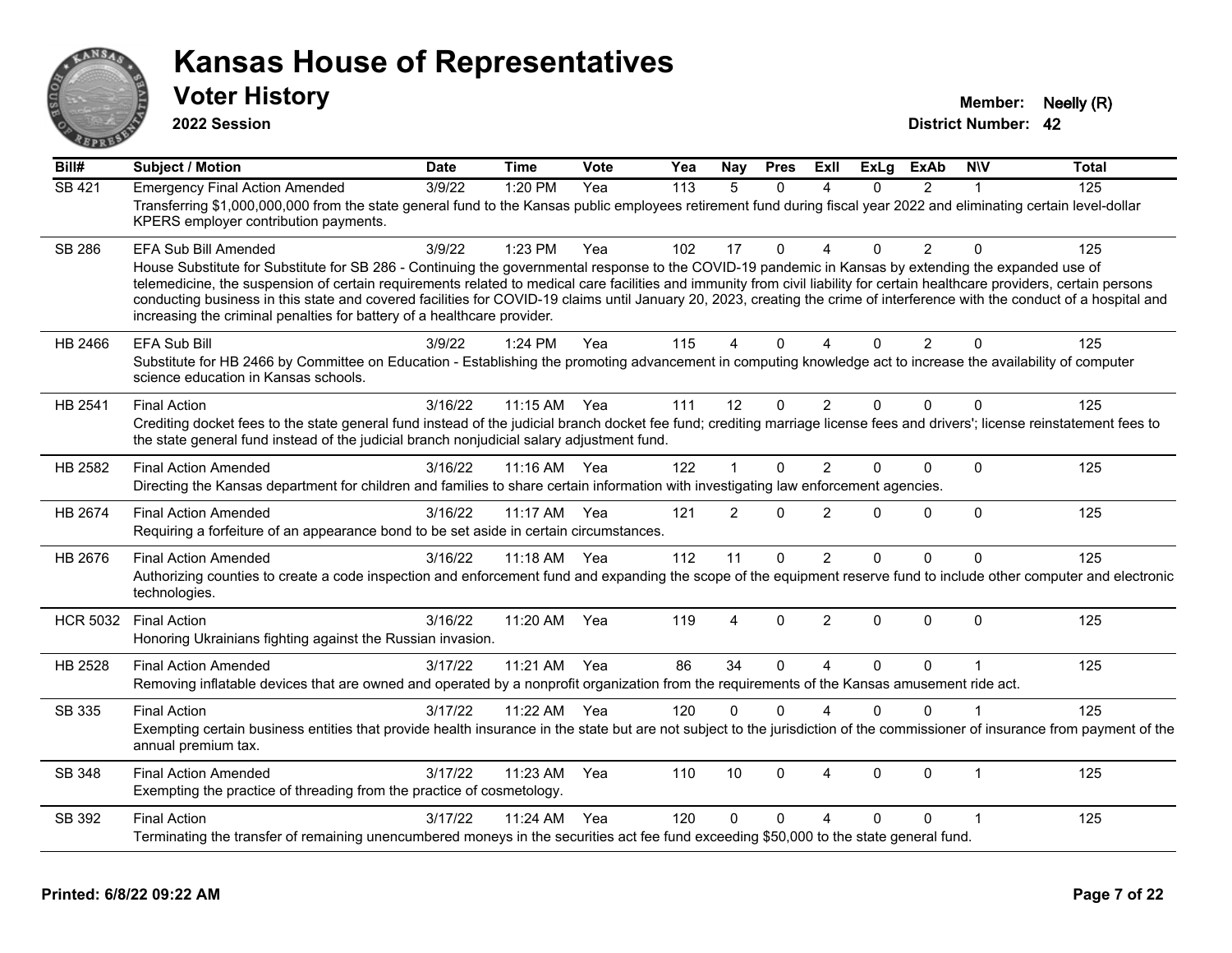

**2022 Session**

**Voter History Member: Neelly (R)** 

| Bill#          | <b>Subject / Motion</b>                                                                                                                                                                                                                                                                                                                        | <b>Date</b> | <b>Time</b> | Vote | Yea | Nay            | <b>Pres</b>  | <b>ExII</b>              | <b>ExLg</b> | <b>ExAb</b>  | <b>NIV</b>  | <b>Total</b> |
|----------------|------------------------------------------------------------------------------------------------------------------------------------------------------------------------------------------------------------------------------------------------------------------------------------------------------------------------------------------------|-------------|-------------|------|-----|----------------|--------------|--------------------------|-------------|--------------|-------------|--------------|
| <b>HB 2712</b> | <b>Emergency Final Action</b><br>Establishing the Kansas commission for the United States semiquincentennial.                                                                                                                                                                                                                                  | 3/17/22     | 11:47 AM    | Yea  | 119 | $\mathbf{1}$   | $\mathbf{0}$ | 4                        | $\Omega$    | $\Omega$     | $\mathbf 1$ | 125          |
| SB 408         | <b>Emergency Final Action Amended</b><br>Increasing the criminal penalties for multiple thefts of mail.                                                                                                                                                                                                                                        | 3/17/22     | 11:48 AM    | Yea  | 117 | 3              | $\Omega$     | $\overline{4}$           | $\Omega$    | $\Omega$     | 1           | 125          |
| SB 400         | <b>EFA Sub Bill</b><br>Substitute for SB 400 by Committee on Financial Institutions and Insurance - Updating certain requirements and conditions relating to the creation, modification and<br>termination of trusts in the Kansas uniform trust code and updating the definition of-áresident trust for tax purposes.                         | 3/17/22     | 11:49 AM    | Yea  | 120 | $\Omega$       | $\mathbf 0$  | $\Delta$                 | $\Omega$    | $\mathbf{0}$ |             | 125          |
| SB 366         | <b>Emergency Final Action Amended</b><br>Specifying that the crime of burglary includes, without authority, entering into or remaining within any locked or secured portion of any dwelling, building or other<br>structure, with intent to commit another crime therein.                                                                      | 3/17/22     | 11:50 AM    | Yea  | 120 | $\Omega$       | $\Omega$     | $\boldsymbol{\varDelta}$ | $\Omega$    | $\Omega$     |             | 125          |
| SB 313         | <b>Emergency Final Action Amended</b><br>Designating a portion of United States highway 69 as the Senator Tom R Van Sickle memorial highway.                                                                                                                                                                                                   | 3/21/22     | 3:39 PM     | Yea  | 122 | $\Omega$       | $\Omega$     | 2                        | $\Omega$    | 1            | $\Omega$    | 125          |
| SB 448         | <b>Emergency Final Action</b><br>Adopting the national association of insurance commissioner's amendments to the unfair trade practices act excluding commercial property and casualty insurance<br>producers, brokers and insurers from prohibitions on giving rebates as an inducement to sales.                                             | 3/21/22     | 3:40 PM     | Yea  | 122 | $\mathbf{0}$   | $\Omega$     | 2                        | $\Omega$    | 1            | $\Omega$    | 125          |
| SB 300         | EFA Sub Bill<br>Substitute for SB 300 by Committee on Judiciary GÇô Amending the Kansas racketeer influenced and corrupt organization act to add a person who has engaged in<br>identity theft or identity fraud to the definition of "covered person" and add identity theft and identity fraud to the definition of "racketeering activity". | 3/21/22     | 3:41 PM     | Yea  | 121 |                | $\Omega$     | 2                        | $\Omega$    | $\mathbf{1}$ | $\Omega$    | 125          |
| SB 261         | EFA Sub Bill<br>Substitute for SB 261 by Committee on Agriculture -- Prohibiting the use of identifiable meat terms on the labels of meat analogs when such labels do not include proper<br>qualifying language to indicate that such products do not contain meat.                                                                            | 3/21/22     | 3:43 PM     | Yea  | 96  | 26             | $\Omega$     | $\mathcal{P}$            | $\Omega$    | 1            | $\Omega$    | 125          |
| <b>SB 417</b>  | <b>Emergency Final Action</b><br>Establishing minimum and maximum permit renewal fees for certain solid waste disposal areas and processing facilities.                                                                                                                                                                                        | 3/21/22     | 3:44 PM     | Yea  | 120 | $\overline{2}$ | $\mathbf 0$  | 2                        | $\Omega$    | $\mathbf{1}$ | $\mathbf 0$ | 125          |
| HB 2644        | <b>Emergency Final Action</b><br>Designating the Sandhill plum as the official state fruit.                                                                                                                                                                                                                                                    | 3/21/22     | 3:46 PM     | Yea  | 115 | $\overline{7}$ | $\Omega$     | 2                        | $\Omega$    | $\mathbf{1}$ | $\Omega$    | 125          |
| HB 2447        | <b>EFA Sub Bill</b><br>Permitting testimony to be presented using a two-way electronic audio-video communication device during a preliminary hearing.                                                                                                                                                                                          | 3/21/22     | 3:47 PM     | Yea  | 120 | $\overline{2}$ | $\mathbf 0$  | $\overline{2}$           | $\Omega$    | 1            | $\mathbf 0$ | 125          |
| <b>SB 200</b>  | <b>Emergency Final Action Amended</b><br>Expanding the pharmacist's scope of practice to include initiation of therapy for influenza, strep throat or urinary tract infection, pursuant to a statewide protocol adopted<br>by the collaborative drug therapy management advisory committee.                                                    | 3/21/22     | 3:48 PM     | Yea  | 119 | 3              | $\Omega$     | $\mathcal{P}$            | U           | 1            | $\Omega$    | 125          |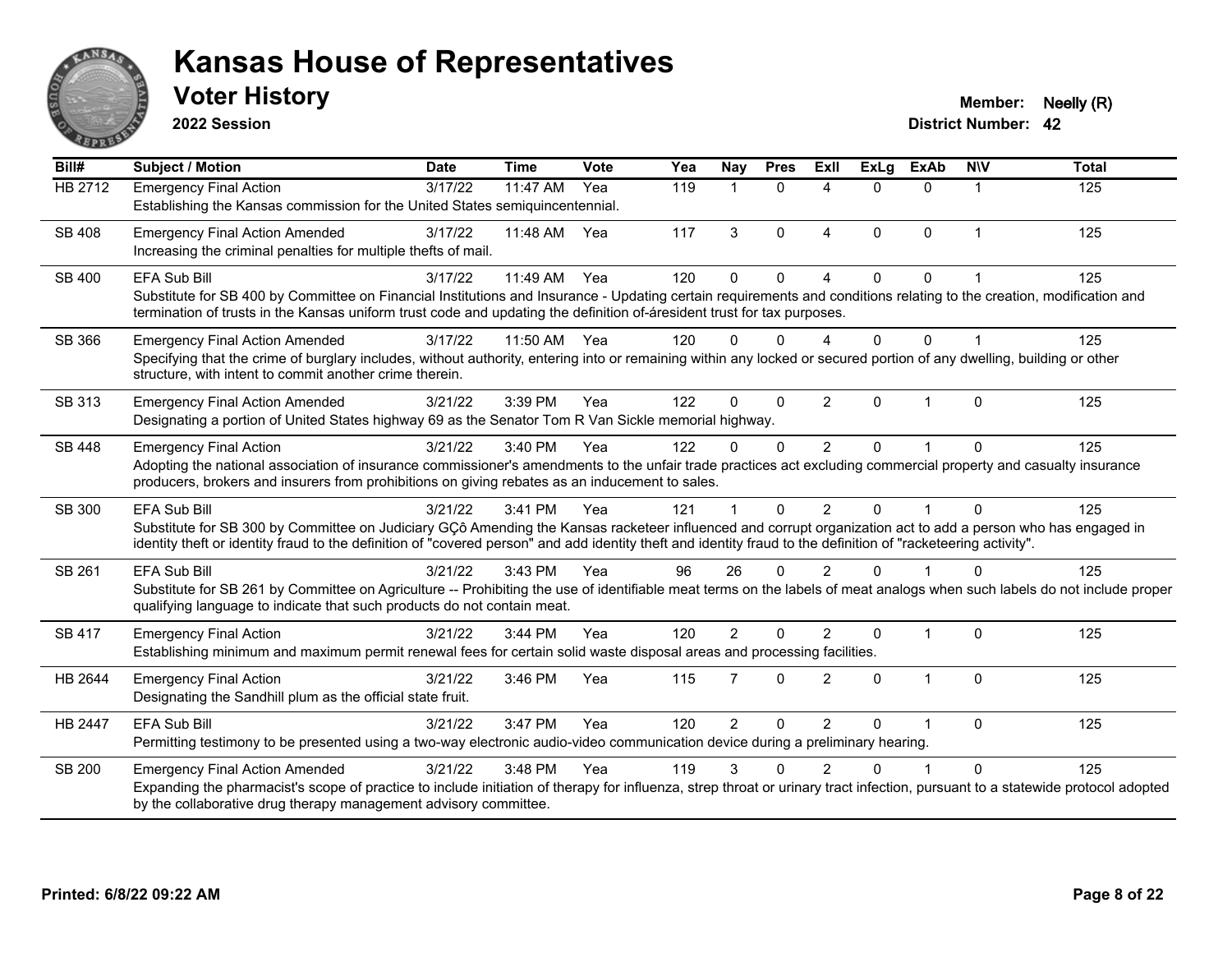

**2022 Session**

**Voter History Member: Neelly (R)** 

| Bill#          | <b>Subject / Motion</b>                                                                                                                                                                                                                                                                                                                                                                                                                                                                                                                                                                                                                                                      | <b>Date</b> | <b>Time</b> | Vote | Yea | Nay         | <b>Pres</b>  | ExII           | <b>ExLg</b>  | <b>ExAb</b>  | <b>NIV</b>  | <b>Total</b> |
|----------------|------------------------------------------------------------------------------------------------------------------------------------------------------------------------------------------------------------------------------------------------------------------------------------------------------------------------------------------------------------------------------------------------------------------------------------------------------------------------------------------------------------------------------------------------------------------------------------------------------------------------------------------------------------------------------|-------------|-------------|------|-----|-------------|--------------|----------------|--------------|--------------|-------------|--------------|
| <b>SB 336</b>  | <b>Emergency Final Action</b><br>Updating certain investment limitation requirements to provide increased options for Kansas domiciled life insurance companies investing in equity interests and<br>preferred stock.                                                                                                                                                                                                                                                                                                                                                                                                                                                        | 3/21/22     | 3:49 PM     | Yea  | 121 |             | $\Omega$     | 2              | $\Omega$     |              | $\Omega$    | 125          |
| HB 2253        | <b>Emergency Final Action Amended</b><br>Updating certain provisions of the prescription monitoring program act relating to program data, storage and access, increasing the membership of the advisory<br>committee and providing for setup and annual maintenance fees for program data integration.                                                                                                                                                                                                                                                                                                                                                                       | 3/21/22     | 3:50 PM     | Yea  | 121 |             | $\mathbf{0}$ | $\overline{2}$ | 0            |              | $\Omega$    | 125          |
| HB 2632        | <b>Emergency Final Action</b><br>Requiring a referral of an alleged victim of child abuse or neglect for a examination as part of an investigation, creating a program in the department of health and<br>environment to provide training and payment and defining child abuse review and evaluation providers, networks, examinations and referrals and child abuse medical<br>resource centers.                                                                                                                                                                                                                                                                            | 3/21/22     | 3:52 PM     | Yea  | 95  | 27          | $\Omega$     | 2              | 0            |              | $\Omega$    | 125          |
| SB 346         | <b>Emergency Final Action Amended</b><br>Allowing for the on-farm retail sale of milk and milk products, authorizing the secretary of agriculture to declare an imminent health hazard, extending certain milk and<br>dairy license fees and establishing certain standards for milk.                                                                                                                                                                                                                                                                                                                                                                                        | 3/21/22     | 3:53 PM     | Yea  | 119 | 3           | $\Omega$     | $\overline{2}$ | $\Omega$     |              | $\Omega$    | 125          |
| SB 141         | <b>Emergency Final Action</b><br>Enacting the Kansas uniform directed trust act.                                                                                                                                                                                                                                                                                                                                                                                                                                                                                                                                                                                             | 3/21/22     | 3:54 PM     | Yea  | 122 | 0           | $\Omega$     | $\overline{2}$ | $\mathbf{0}$ | $\mathbf 1$  | $\mathbf 0$ | 125          |
| SB 343         | <b>Emergency Final Action Amended</b><br>Updating the term "hearing impaired"; to "hard of hearing"; in statutes related to persons with hearing loss.                                                                                                                                                                                                                                                                                                                                                                                                                                                                                                                       | 3/21/22     | 3:55 PM     | Yea  | 122 | 0           | $\mathbf 0$  | $\overline{c}$ | 0            | 1            | $\mathbf 0$ | 125          |
| SB 446         | <b>Emergency Final Action Amended</b><br>Designating bridges on U.S. highway 166 and K-66 highway as Veterans Memorial Bridge.                                                                                                                                                                                                                                                                                                                                                                                                                                                                                                                                               | 3/21/22     | 3:56 PM     | Yea  | 122 | $\Omega$    | $\Omega$     | $\overline{c}$ | 0            | $\mathbf{1}$ | $\mathbf 0$ | 125          |
| SB 483         | <b>Emergency Final Action</b><br>Increasing criminal penalties for theft and criminal damage to property involving remote service units such as automated cash dispensing machines and automated<br>teller machines.                                                                                                                                                                                                                                                                                                                                                                                                                                                         | 3/21/22     | 3:57 PM     | Yea  | 122 | $\mathbf 0$ | $\Omega$     | $\overline{2}$ | $\Omega$     |              | $\Omega$    | 125          |
| <b>SB 19</b>   | <b>EFA Sub Bill</b><br>House Substitute for SB 19 by Committee on Energy, Utilities and Telecommunications - Implementing the 988 suicide prevention and mental health crisis hotline in<br>Kansas.                                                                                                                                                                                                                                                                                                                                                                                                                                                                          | 3/21/22     | 3:58 PM     | Yea  | 114 | 8           | $\Omega$     | $\overline{2}$ | $\Omega$     |              | $\Omega$    | 125          |
| <b>HB 2600</b> | <b>Emergency Final Action Amended</b><br>Authorizing the state board of regents on behalf of Emporia state university to sell certain real property in the city of Emporia, Lyon county, Kansas; the university of<br>Kansas to exchange and convey certain real property in Douglas county, Kansas, and to accept certain real property in Douglas county, Kansas, from the Kansas<br>university endowment association; Kansas state university to sell certain real property in Riley county and Cherokee county, Kansas, and Douglas county, Nebraska;<br>and Pittsburg state university to sell certain real property in the city of Pittsburg, Crawford county, Kansas. | 3/21/22     | 4:00 PM     | Yea  | 122 | $\Omega$    | $\Omega$     | 2              | $\Omega$     |              | $\Omega$    | 125          |
| SB 215         | <b>Emergency Final Action Amended</b><br>Transferring the authority for postsecondary driver's education programs and driver training schools from the state board of regents to the department of revenue.                                                                                                                                                                                                                                                                                                                                                                                                                                                                  | 3/21/22     | 4:01 PM     | Yea  | 122 | U           |              | $\overline{2}$ | 0            |              | $\Omega$    | 125          |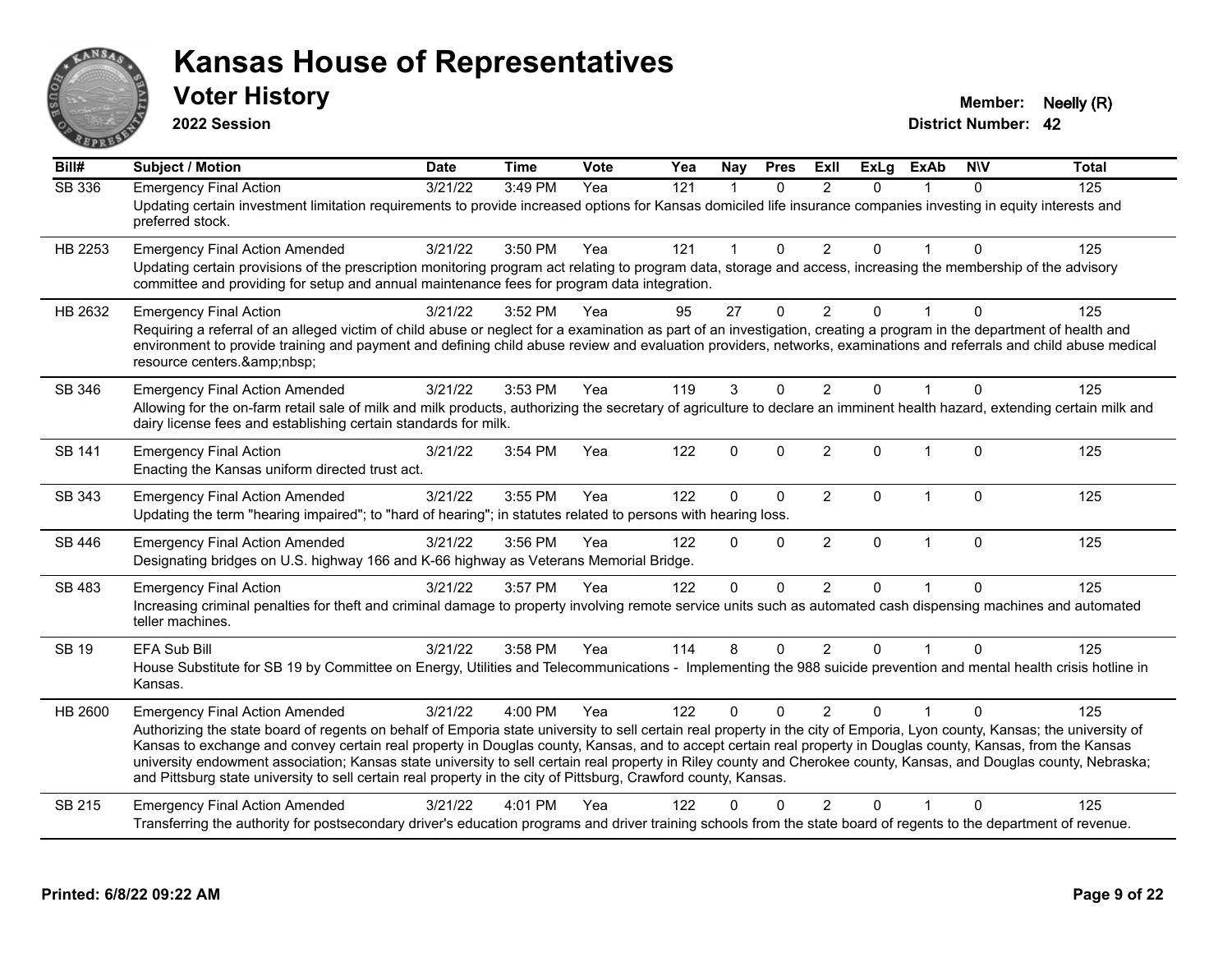

**2022 Session**

**Voter History Member: Neelly (R)** 

| Bill#            | Subject / Motion                                                                                                                                                                                                                                                                | <b>Date</b> | <b>Time</b>  | <b>Vote</b> | Yea | Nay          | <b>Pres</b> | ExII           | <b>ExLg</b>  | <b>ExAb</b>    | <b>NIV</b>   | <b>Total</b> |
|------------------|---------------------------------------------------------------------------------------------------------------------------------------------------------------------------------------------------------------------------------------------------------------------------------|-------------|--------------|-------------|-----|--------------|-------------|----------------|--------------|----------------|--------------|--------------|
| SB <sub>28</sub> | <b>EFA Sub Bill</b><br>House Substitute for SB 28 by Committee on Insurance and Pensions - Enacting the pharmacy benefits manager licensure act and requiring licensure rather than                                                                                             | 3/21/22     | 4:02 PM      | Yea         | 120 | 2            | $\Omega$    | $\mathcal{P}$  | $\Omega$     |                | $\Omega$     | 125          |
|                  | registration of such entities.                                                                                                                                                                                                                                                  |             |              |             |     |              |             |                |              |                |              |              |
| SB 419           | <b>Emergency Final Action</b>                                                                                                                                                                                                                                                   | 3/21/22     | 4:03 PM      | Yea         | 122 | $\Omega$     | $\Omega$    | 2              | $\Omega$     | 1              | $\Omega$     | 125          |
|                  | Allowing certain employees from the department of corrections to attend the Kansas law enforcement training center and including special agents of the department of<br>corrections in the definition of law enforcement officer under the Kansas law enforcement training act. |             |              |             |     |              |             |                |              |                |              |              |
| SB 440           | <b>Emergency Final Action</b>                                                                                                                                                                                                                                                   | 3/21/22     | 4:04 PM      | Yea         | 121 | $\mathbf{0}$ | $\mathbf 0$ | $2^{\circ}$    | $\Omega$     | $\mathbf{1}$   |              | 125          |
|                  | Establishing when an occupational therapist may treat a patient without referral from a physician and requiring occupational therapists to maintain professional liability<br>insurance.                                                                                        |             |              |             |     |              |             |                |              |                |              |              |
| SB 34            | EFA Sub Bill Amended                                                                                                                                                                                                                                                            | 3/21/22     | 4:06 PM      | Yea         | 88  | 34           | $\Omega$    | $\overline{2}$ | $\mathbf{0}$ |                | $\Omega$     | 125          |
|                  | Substitute for SB 34 by Committee on Federal and State Affairs - Requiring review of administrative rules and regulations every five years.                                                                                                                                     |             |              |             |     |              |             |                |              |                |              |              |
| SB 453           | <b>Emergency Final Action Amended</b>                                                                                                                                                                                                                                           | 3/21/22     | 4:07 PM      | Yea         | 122 | $\Omega$     | $\Omega$    | $\overline{2}$ | $\Omega$     |                | $\Omega$     | 125          |
|                  | Requiring adult care home certified aides who take training courses to demonstrate certain skills to successfully complete such training courses and requiring licensed<br>nurses to teach and evaluate such training courses.                                                  |             |              |             |     |              |             |                |              |                |              |              |
| SB 330           | <b>Emergency Final Action</b><br>Authorizing the construction of a memorial honoring Kansas gold star families.                                                                                                                                                                 | 3/21/22     | 4:08 PM      | Yea         | 122 | $\mathbf{0}$ | $\Omega$    | $\overline{2}$ | $\Omega$     | $\mathbf{1}$   | $\mathbf{0}$ | 125          |
| SB 331           | <b>Emergency Final Action Amended</b><br>Updating the version of risk-based capital instructions in effect.                                                                                                                                                                     | 3/21/22     | 4:09 PM      | Yea         | 121 | $\mathbf{1}$ | $\mathbf 0$ | $\overline{2}$ | $\Omega$     | $\mathbf{1}$   | $\mathbf{0}$ | 125          |
| SB 451           | <b>Emergency Final Action Amended</b>                                                                                                                                                                                                                                           | 3/21/22     | 4:10 PM      | Yea         | 122 | $\Omega$     | $\mathbf 0$ | $\overline{2}$ | $\mathbf{0}$ | $\mathbf{1}$   | $\mathbf{0}$ | 125          |
|                  | Requiring an individual to maintain enrollment on a tribal membership roll to receive a free permanent hunting license.                                                                                                                                                         |             |              |             |     |              |             |                |              |                |              |              |
| SB 479           | <b>Emergency Final Action Amended</b>                                                                                                                                                                                                                                           | 3/21/22     | 4:11 PM      | Yea         | 122 | $\Omega$     | $\Omega$    | $\mathcal{P}$  | $\Omega$     | $\mathbf{1}$   | $\Omega$     | 125          |
|                  | Authorizing a permanent memorial commemorating the Kansas suffragist movement to be placed in the state capitol and establishing the Kansas suffragist memorial<br>fund.                                                                                                        |             |              |             |     |              |             |                |              |                |              |              |
| HB 2734          | <b>Emergency Final Action</b>                                                                                                                                                                                                                                                   | 3/21/22     | 4:12 PM      | Yea         | 122 | $\mathbf{0}$ | $\Omega$    | 2              | $\Omega$     | 1              | $\Omega$     | 125          |
|                  | Reinstating the social worker applicant option for board-approved postgraduate supervised experience and allowing master's and clinical level licensees to take the<br>baccalaureate addiction counselor test.                                                                  |             |              |             |     |              |             |                |              |                |              |              |
| SB 267           | Motion to Amend - Winn                                                                                                                                                                                                                                                          | 3/22/22     | 11:42 AM     | Nay         | 44  | 76           | $\mathbf 0$ |                | $\mathbf{0}$ | $\overline{2}$ | 2            | 125          |
|                  | Substitute for SB 267 by Committee on Ways and Means - Appropriations for FY 2021, FY 2022, FY 2023 and FY 2024 for various state agencies.                                                                                                                                     |             |              |             |     |              |             |                |              |                |              |              |
| SB 267           | Motion to Amend - Gartner                                                                                                                                                                                                                                                       | 3/22/22     | 12:01 PM Nay |             | 37  | 84           | $\Omega$    |                | $\mathbf{0}$ | 2              |              | 125          |
|                  | Substitute for SB 267 by Committee on Ways and Means - Appropriations for FY 2021, FY 2022, FY 2023 and FY 2024 for various state agencies.                                                                                                                                     |             |              |             |     |              |             |                |              |                |              |              |
| SB 267           | Motion to Amend - Helgerson                                                                                                                                                                                                                                                     | 3/22/22     | 12:25 PM     | Nay         | 49  | 72           | $\Omega$    |                | $\Omega$     | 2              |              | 125          |
|                  | Substitute for SB 267 by Committee on Ways and Means - Appropriations for FY 2021, FY 2022, FY 2023 and FY 2024 for various state agencies.                                                                                                                                     |             |              |             |     |              |             |                |              |                |              |              |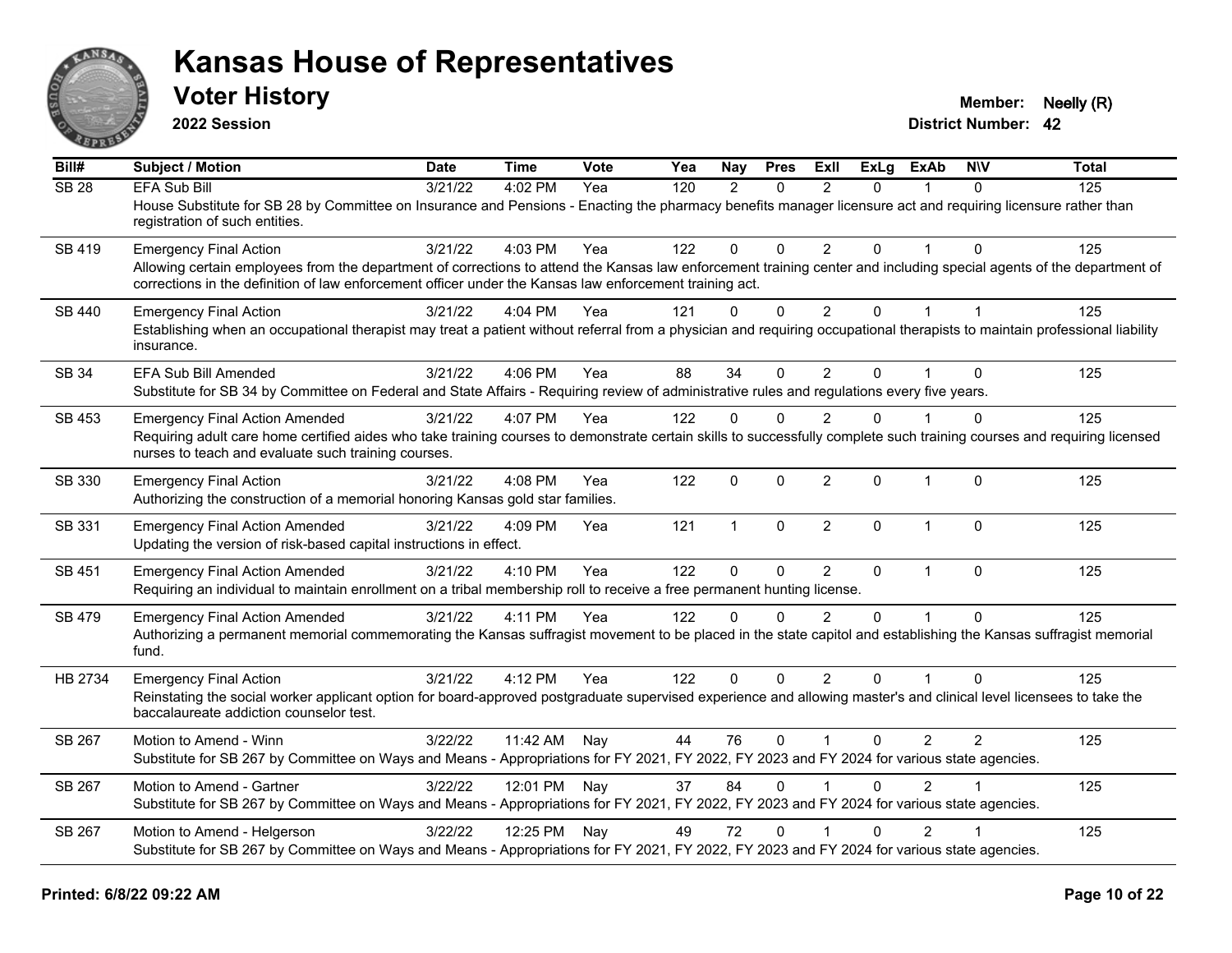

| Bill#   | <b>Subject / Motion</b>                                                                                                                                                                                                                                                                                                                                                                                                                                                                                                                                                                                                                                                                                                                                                                                                                                                                                                                             | <b>Date</b> | <b>Time</b> | Vote | Yea | Nay | <b>Pres</b>  | ExII         | <b>ExLg</b>  | <b>ExAb</b>    | <b>NIV</b>     | <b>Total</b> |
|---------|-----------------------------------------------------------------------------------------------------------------------------------------------------------------------------------------------------------------------------------------------------------------------------------------------------------------------------------------------------------------------------------------------------------------------------------------------------------------------------------------------------------------------------------------------------------------------------------------------------------------------------------------------------------------------------------------------------------------------------------------------------------------------------------------------------------------------------------------------------------------------------------------------------------------------------------------------------|-------------|-------------|------|-----|-----|--------------|--------------|--------------|----------------|----------------|--------------|
| SB 267  | Motion to Amend - Helgerson<br>Substitute for SB 267 by Committee on Ways and Means - Appropriations for FY 2021, FY 2022, FY 2023 and FY 2024 for various state agencies.                                                                                                                                                                                                                                                                                                                                                                                                                                                                                                                                                                                                                                                                                                                                                                          | 3/22/22     | 1:06 PM     | Nay  | 36  | 81  | $\Omega$     | $\mathbf{1}$ | $\Omega$     | $\mathcal{P}$  | 5              | 125          |
| HB 2512 | Motion to Amend - Ousley<br>Substitute for Substitute for HB 2512 by Committee on K-12 Education Budget - Making appropriations for the Kansas state department of education for FY 2022, FY<br>2023 and FY 2024, establishing requirements relating to academic achievement and third-grade literacy, authorizing credits to be earned through alternative educational<br>opportunities, requiring KSHSAA members and employees to report child abuse and neglect, requiring boards of education of school districts to consider district needs<br>assessments and academic assessments when approving district budgets, authorizing part-time enrollment for certain students, establishing an alternative graduation<br>rate calculation for virtual schools, providing virtual school state aid for credit deficient students and amending the age of initial eligibility for the tax credit for low income<br>students scholarship program.    | 3/22/22     | 2:02 PM     | Nay  | 58  | 54  | $\Omega$     |              | $\Omega$     | $\overline{2}$ | 10             | 125          |
| HB 2512 | Motion to Amend - Hoye<br>Substitute for Substitute for HB 2512 by Committee on K-12 Education Budget - Making appropriations for the Kansas state department of education for FY 2022, FY<br>2023 and FY 2024, establishing requirements relating to academic achievement and third-grade literacy, authorizing credits to be earned through alternative educational<br>opportunities, requiring KSHSAA members and employees to report child abuse and neglect, requiring boards of education of school districts to consider district needs<br>assessments and academic assessments when approving district budgets, authorizing part-time enrollment for certain students, establishing an alternative graduation<br>rate calculation for virtual schools, providing virtual school state aid for credit deficient students and amending the age of initial eligibility for the tax credit for low income<br>students scholarship program.      | 3/22/22     | 2:13 PM     | Nay  | 38  | 81  | $\mathbf 0$  |              | 0            | 2              | 3              | 125          |
| HB 2512 | Motion to Amend - Hoye<br>Substitute for Substitute for HB 2512 by Committee on K-12 Education Budget - Making appropriations for the Kansas state department of education for FY 2022, FY<br>2023 and FY 2024, establishing requirements relating to academic achievement and third-grade literacy, authorizing credits to be earned through alternative educational<br>opportunities, requiring KSHSAA members and employees to report child abuse and neglect, requiring boards of education of school districts to consider district needs<br>assessments and academic assessments when approving district budgets, authorizing part-time enrollment for certain students, establishing an alternative graduation<br>rate calculation for virtual schools, providing virtual school state aid for credit deficient students and amending the age of initial eligibility for the tax credit for low income<br>students scholarship program.      | 3/22/22     | 2:18 PM     | Nay  | 44  | 73  | 0            |              | 0            | 2              | 5              | 125          |
| HB 2512 | Motion to reconsider action<br>Substitute for Substitute for HB 2512 by Committee on K-12 Education Budget - Making appropriations for the Kansas state department of education for FY 2022, FY<br>2023 and FY 2024, establishing requirements relating to academic achievement and third-grade literacy, authorizing credits to be earned through alternative educational<br>opportunities, requiring KSHSAA members and employees to report child abuse and neglect, requiring boards of education of school districts to consider district needs<br>assessments and academic assessments when approving district budgets, authorizing part-time enrollment for certain students, establishing an alternative graduation<br>rate calculation for virtual schools, providing virtual school state aid for credit deficient students and amending the age of initial eligibility for the tax credit for low income<br>students scholarship program. | 3/22/22     | 2:24 PM     | Yea  | 75  | 45  | $\mathbf{0}$ |              | $\mathbf{0}$ | $\overline{2}$ | $\overline{2}$ | 125          |
| HB 2512 | Motion to Amend - Ousley<br>Substitute for Substitute for HB 2512 by Committee on K-12 Education Budget - Making appropriations for the Kansas state department of education for FY 2022, FY<br>2023 and FY 2024, establishing requirements relating to academic achievement and third-grade literacy, authorizing credits to be earned through alternative educational<br>opportunities, requiring KSHSAA members and employees to report child abuse and neglect, requiring boards of education of school districts to consider district needs<br>assessments and academic assessments when approving district budgets, authorizing part-time enrollment for certain students, establishing an alternative graduation<br>rate calculation for virtual schools, providing virtual school state aid for credit deficient students and amending the age of initial eligibility for the tax credit for low income<br>students scholarship program.    | 3/22/22     | 2:30 PM     | Nay  | 50  | 70  | $\mathbf{0}$ | $\mathbf{1}$ | $\Omega$     | $\overline{2}$ | $\overline{2}$ | 125          |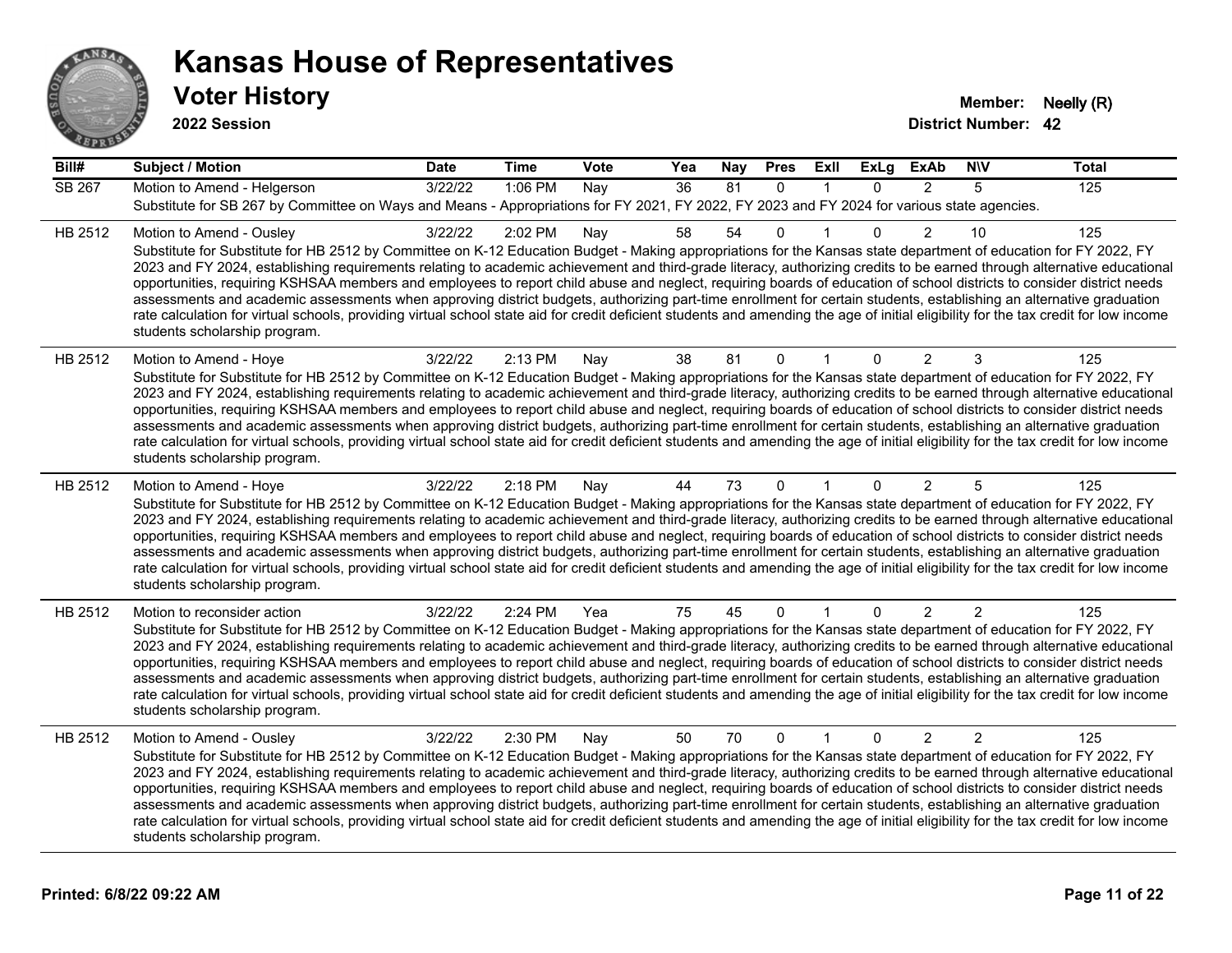

**2022 Session**

| Bill#          | <b>Subject / Motion</b>                                                                                                                                                                                                                                                                                                                                                                                                                                                                                                                                                                                                                                                                                                                                                                                                                                                                                                                               | <b>Date</b> | <b>Time</b>  | Vote | Yea | Nay          | <b>Pres</b>  | ExIl           | <b>ExLg</b> | <b>ExAb</b>    | <b>NIV</b>  | <b>Total</b> |
|----------------|-------------------------------------------------------------------------------------------------------------------------------------------------------------------------------------------------------------------------------------------------------------------------------------------------------------------------------------------------------------------------------------------------------------------------------------------------------------------------------------------------------------------------------------------------------------------------------------------------------------------------------------------------------------------------------------------------------------------------------------------------------------------------------------------------------------------------------------------------------------------------------------------------------------------------------------------------------|-------------|--------------|------|-----|--------------|--------------|----------------|-------------|----------------|-------------|--------------|
| <b>HB 2631</b> | Motion to Amend - Carmichael<br>Enacting the career technical education credential and transition incentive for employment success act to provide additional state aid for school districts based on<br>students obtaining a credential.                                                                                                                                                                                                                                                                                                                                                                                                                                                                                                                                                                                                                                                                                                              | 3/22/22     | 8:36 PM      | Nay  | 57  | 62           | $\mathbf{0}$ | -1             | $\Omega$    | $\overline{2}$ | 3           | 125          |
| HB 2512        | Final Action Sub Bill Amended<br>Substitute for Substitute for HB 2512 by Committee on K-12 Education Budget - Making appropriations for the Kansas state department of education for FY 2022, FY<br>2023 and FY 2024, establishing requirements relating to academic achievement and third-grade literacy, authorizing credits to be earned through alternative educational<br>opportunities, requiring KSHSAA members and employees to report child abuse and neglect, requiring boards of education of school districts to consider district needs<br>assessments and academic assessments when approving district budgets, authorizing part-time enrollment for certain students, establishing an alternative graduation<br>rate calculation for virtual schools, providing virtual school state aid for credit deficient students and amending the age of initial eligibility for the tax credit for low income<br>students scholarship program. | 3/23/22     | 10:24 AM Yea |      | 76  | 46           | $\mathbf{0}$ | 2              | 0           |                | $\mathbf 0$ | 125          |
| HB 2609        | <b>Final Action</b><br>Allowing restricted driver's license holders to drive to and from worship services for any religious organizations at age 15.                                                                                                                                                                                                                                                                                                                                                                                                                                                                                                                                                                                                                                                                                                                                                                                                  | 3/23/22     | 10:25 AM Yea |      | 95  | 27           | $\mathbf 0$  | $\overline{2}$ | 0           | 1              | $\mathbf 0$ | 125          |
| HB 2615        | Final Action Sub Bill Amended<br>Substitute for HB 2615 by Committee on K-12 Education Budget - Allowing K-12 students to transfer to and attend school in any school district in the state.                                                                                                                                                                                                                                                                                                                                                                                                                                                                                                                                                                                                                                                                                                                                                          | 3/23/22     | 10:27 AM     | Yea  | 63  | 59           | $\Omega$     | 2              | 0           | $\overline{1}$ | $\Omega$    | 125          |
| HB 2631        | <b>Final Action Amended</b><br>Enacting the career technical education credential and transition incentive for employment success act to provide additional state aid for school districts based on<br>students obtaining a credential.                                                                                                                                                                                                                                                                                                                                                                                                                                                                                                                                                                                                                                                                                                               | 3/23/22     | 10:28 AM Yea |      | 122 | $\Omega$     | 0            | 2              | 0           |                | ∩           | 125          |
| HB 2717        | <b>Final Action Amended</b><br>Prohibiting any municipality from preventing the enforcement of federal immigration laws, requiring municipal law enforcement agencies to provide written notice to each<br>law enforcement officer of the officer's duty to cooperate with state and federal agencies in the enforcement of immigration laws and requiring any municipal<br>identification card to state on its face that it is not valid for state identification.                                                                                                                                                                                                                                                                                                                                                                                                                                                                                   | 3/23/22     | 10:30 AM Yea |      | 84  | 38           | $\Omega$     | $\overline{2}$ | 0           |                | $\mathbf 0$ | 125          |
| <b>HB 2737</b> | Final Action Sub Bill<br>Substitute for HB 2737 by Committee on Redistricting - Proposing state representative redistricting plan free state 3f.                                                                                                                                                                                                                                                                                                                                                                                                                                                                                                                                                                                                                                                                                                                                                                                                      | 3/23/22     | 10:32 AM     | Yea  | 112 | 10           | $\Omega$     | 2              | $\Omega$    | 1              | $\Omega$    | 125          |
| <b>SB 161</b>  | <b>Final Action Amended</b><br>Providing for the use of personal package delivery devices on sidewalks and crosswalks, exempting such devices from motor vehicle regulation and limiting additional<br>municipal regulation.                                                                                                                                                                                                                                                                                                                                                                                                                                                                                                                                                                                                                                                                                                                          | 3/23/22     | 10:34 AM Yea |      | 75  | 47           | $\Omega$     | 2              | $\Omega$    |                | $\Omega$    | 125          |
| SB 199         | <b>Final Action Amended</b><br>Providing for short-term, limited-duration health plans.                                                                                                                                                                                                                                                                                                                                                                                                                                                                                                                                                                                                                                                                                                                                                                                                                                                               | 3/23/22     | 10:35 AM     | Yea  | 73  | 49           | 0            | $\overline{2}$ | 0           | $\mathbf 1$    | $\Omega$    | 125          |
| SB 267         | Final Action Sub Bill Amended<br>House Substitute for Substitute for SB 267 by Committee on Appropriations - Appropriations for FY 2022, FY 2023, FY 2024, and FY 2025 for various state agencies                                                                                                                                                                                                                                                                                                                                                                                                                                                                                                                                                                                                                                                                                                                                                     | 3/23/22     | 10:38 AM     | Yea  | 73  | 49           | $\Omega$     | 2              | $\Omega$    | $\mathbf{1}$   | $\Omega$    | 125          |
| SB 367         | <b>Final Action</b><br>Requiring officers to file copies of receipts with the court when property is seized under a search warrant and providing requirements and procedures for destruction or<br>disposition of dangerous drugs and return or disposition of weapons.                                                                                                                                                                                                                                                                                                                                                                                                                                                                                                                                                                                                                                                                               | 3/23/22     | 10:39 AM Yea |      | 122 | $\mathbf{0}$ | $\Omega$     | $\overline{2}$ | 0           |                | $\Omega$    | 125          |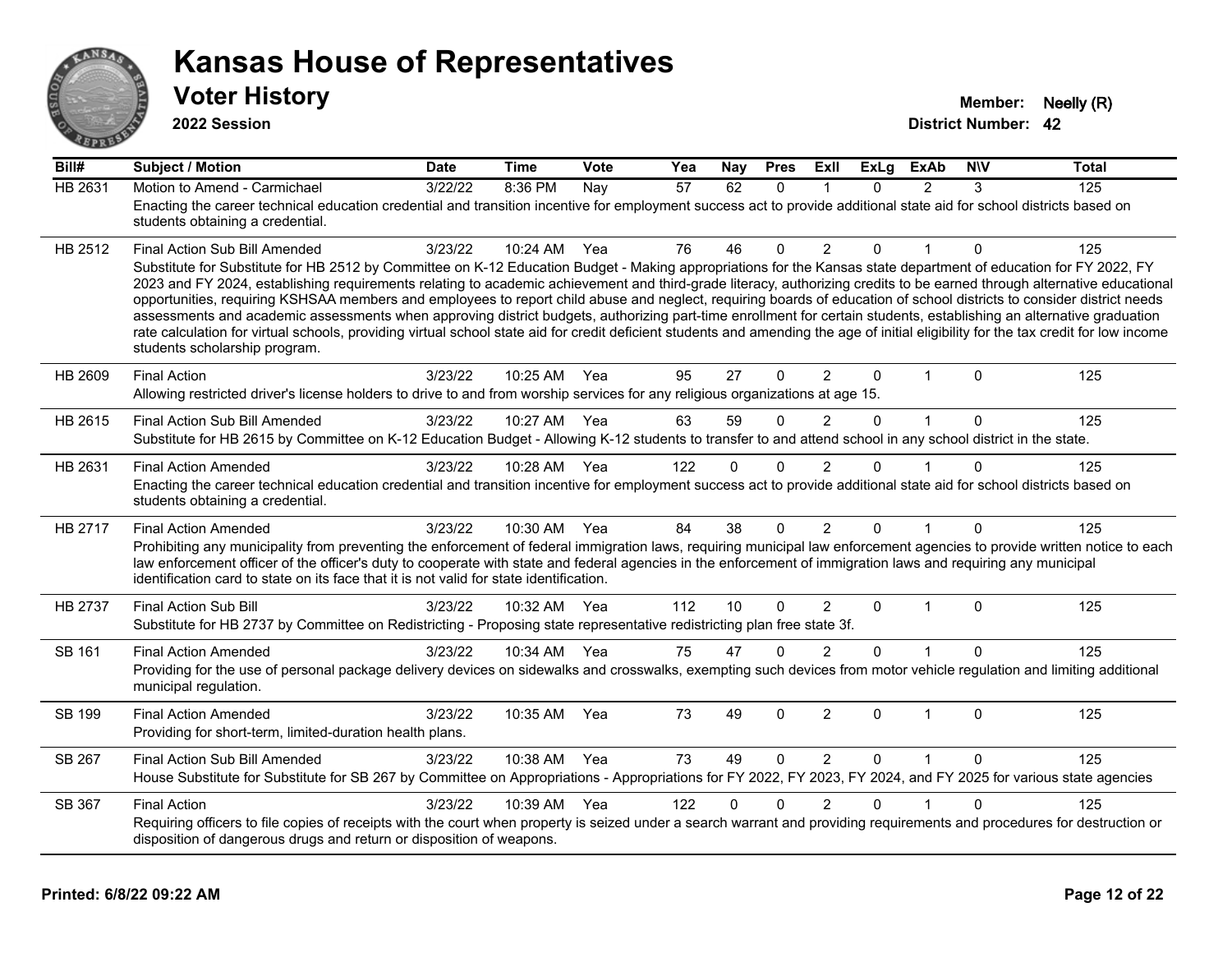

**2022 Session**

**Voter History Member: Neelly (R)** 

| Bill#         | <b>Subject / Motion</b>                                                                                                                                                                                                                                                                                                                                                                                                                                                                                        | <b>Date</b> | <b>Time</b>  | Vote | Yea | Nay      | <b>Pres</b>    | ExIl           | <b>ExLg</b>  | <b>ExAb</b>  | <b>NIV</b>   | <b>Total</b> |
|---------------|----------------------------------------------------------------------------------------------------------------------------------------------------------------------------------------------------------------------------------------------------------------------------------------------------------------------------------------------------------------------------------------------------------------------------------------------------------------------------------------------------------------|-------------|--------------|------|-----|----------|----------------|----------------|--------------|--------------|--------------|--------------|
| <b>SB 493</b> | <b>Final Action Amended</b><br>Prohibiting cities and counties from regulating plastic and other containers designed for the consumption, transportation or protection of merchandise, food or<br>beverages.                                                                                                                                                                                                                                                                                                   | 3/23/22     | 10:40 AM     | Yea  | 74  | 48       | 0              | $\overline{2}$ | $\Omega$     |              | $\Omega$     | 125          |
| HB 2231       | Motion to Concur<br>Amending the definition of the crime of conducting a pyramid promotional scheme, providing for an exemption and defining key terms.                                                                                                                                                                                                                                                                                                                                                        | 3/23/22     | 10:43 AM Yea |      | 118 | 3        |                | $\overline{2}$ | $\Omega$     |              | $\mathbf 0$  | 125          |
| SB 506        | <b>Emergency Final Action</b><br>Providing for the north central Kansas down syndrome society distinctive license plate.                                                                                                                                                                                                                                                                                                                                                                                       | 3/23/22     | 12:48 PM     | Yea  | 117 | 5        | $\mathbf 0$    | 2              | $\Omega$     | 1            | $\Omega$     | 125          |
| SB 434        | <b>Emergency Final Action</b><br>Creating exemptions in the open records act for records that contain captured license plate data or that pertain to the location of an automated license plate recognition<br>system.                                                                                                                                                                                                                                                                                         | 3/23/22     | 12:49 PM Yea |      | 122 | $\Omega$ | $\mathbf 0$    | 2              | $\Omega$     | $\mathbf{1}$ | $\Omega$     | 125          |
| HB 2340       | <b>Emergency Final Action Amended</b><br>Increasing the minimum age to 21 to purchase or possess cigarettes and tobacco products.                                                                                                                                                                                                                                                                                                                                                                              | 3/23/22     | 12:50 PM     | Nay  | 79  | 43       | $\Omega$       | $\overline{2}$ | $\mathbf{0}$ | $\mathbf 1$  | $\Omega$     | 125          |
| HB 2492       | <b>Emergency Final Action Amended</b><br>Submitting claims against the state by the joint committee on special claims against the state.                                                                                                                                                                                                                                                                                                                                                                       | 3/23/22     | 12:52 PM     | Yea  | 116 | 6        | $\Omega$       | $\overline{2}$ | $\Omega$     | $\mathbf 1$  | $\mathbf{0}$ | 125          |
| <b>SB 12</b>  | <b>Emergency Final Action Amended</b><br>Requiring the Kansas department for children and families to implement performance-based contracts.                                                                                                                                                                                                                                                                                                                                                                   | 3/23/22     | 12:53 PM     | Yea  | 117 | 5        | $\mathbf 0$    | $\overline{2}$ | 0            | $\mathbf{1}$ | $\mathbf{0}$ | 125          |
| HB 2502       | <b>Emergency Final Action Amended</b><br>Authorizing retail liquor stores to sell and deliver alcoholic liquor and cereal malt beverages to a caterer, public venue, club or drinking establishment located in any<br>county.                                                                                                                                                                                                                                                                                  | 3/23/22     | 12:54 PM Yea |      | 112 | 10       | $\Omega$       | $\overline{2}$ | 0            |              | $\Omega$     | 125          |
| HB 2716       | <b>Emergency Final Action</b><br>Concerning the authorization of educational benefits for spouses and dependents of deceased, injured or disabled public safety officers and employees and certain<br>deceased, injured or disabled military personnel and prisoners of war; definitions; increasing the limitation on reimbursements to Kansas educational institutions.                                                                                                                                      | 3/23/22     | 12:55 PM Yea |      | 122 | 0        | $\mathbf 0$    | $\overline{2}$ | $\Omega$     |              | $\Omega$     | 125          |
| HB 2495       | <b>Emergency Final Action Amended</b><br>Prohibiting the disclosure of personal information about a person's affiliation with an entity that is exempt from federal income taxation under section 501(c) of the<br>federal internal revenue code.                                                                                                                                                                                                                                                              | 3/23/22     | 12:56 PM Yea |      | 107 | 13       | $\overline{2}$ | 2              | $\mathbf{0}$ |              | $\Omega$     | 125          |
| SB 150        | <b>Emergency Final Action Amended</b><br>Defining and prohibiting certain deceptive lawsuit advertising practices and restricting the use or disclosure of protected health information to solicit individuals for legal<br>services.                                                                                                                                                                                                                                                                          | 3/23/22     | 12:59 PM Yea |      | 75  | 47       | $\mathbf{0}$   | $\overline{2}$ | 0            |              | $\Omega$     | 125          |
| SB 450        | <b>Emergency Final Action</b><br>Sub for SB 450 by Committee on Financial Institutions and Insurance: Eliminating the crediting to the Kansas public employees retirement fund of 80% of the proceeds<br>from the sale of surplus real estate, authorizing state educational institutions to sell and convey real property given to such state educational institutions as an<br>endowment, bequest or gift and authorizing the state board of regents to adopt policies relating to such sale and conveyance. | 3/23/22     | 1:00 PM      | Yea  | 117 | 5        | $\Omega$       | $\overline{2}$ | $\mathbf{0}$ | 1            | $\Omega$     | 125          |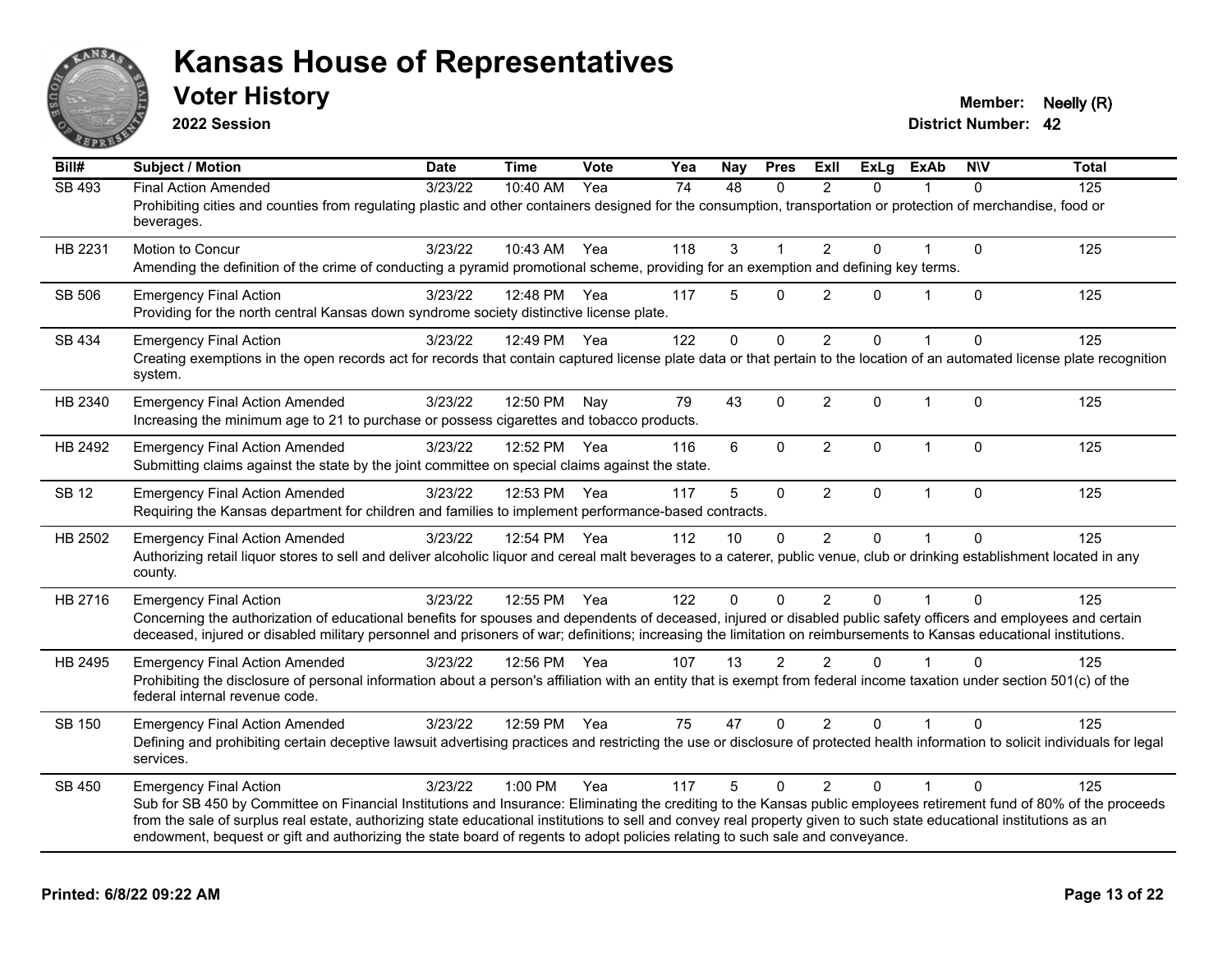

**2022 Session**

**Voter History Member: Neelly (R)** 

| Bill#   | Subject / Motion                                                                                                                                                                                                                                                                                                         | <b>Date</b> | <b>Time</b>  | Vote | Yea | <b>Nay</b>     | <b>Pres</b>  | ExII           | <b>ExLg</b> | <b>ExAb</b>    | <b>NIV</b>     | <b>Total</b> |
|---------|--------------------------------------------------------------------------------------------------------------------------------------------------------------------------------------------------------------------------------------------------------------------------------------------------------------------------|-------------|--------------|------|-----|----------------|--------------|----------------|-------------|----------------|----------------|--------------|
| HB 2504 | <b>Emergency Final Action Sub Bill</b>                                                                                                                                                                                                                                                                                   | 3/23/22     | 1:01 PM      | Yea  | 122 | $\Omega$       | $\Omega$     | 2              | 0           |                | $\Omega$       | 125          |
|         | Substitute for HB 2504 by Committee on Transportation - Allowing the printing of the international symbol of access for disabled veteran distinctive license plates and<br>certain parking privileges for disabled veterans who meet certain physical disability definitions.                                            |             |              |      |     |                |              |                |             |                |                |              |
| SB 405  | <b>Emergency Final Action Amended</b><br>Authorizing the state historical society to convey certain real property to the Shawnee Tribe.                                                                                                                                                                                  | 3/23/22     | 1:02 PM      | Yea  | 122 | $\Omega$       | $\Omega$     | $\overline{2}$ | 0           | $\mathbf 1$    | $\Omega$       | 125          |
| HB 2697 | <b>Emergency Final Action Amended</b><br>Making changes to the process for evaluating and treating people who are undergoing evaluation for competency to stand trial and allowing such evaluation and                                                                                                                   | 3/23/22     | 1:02 PM      | Yea  | 122 | 0              | 0            | $\overline{2}$ | 0           |                | $\Omega$       | 125          |
|         | treatment at various facilities.                                                                                                                                                                                                                                                                                         |             |              |      |     |                |              |                |             |                |                |              |
| HB 2596 | <b>Emergency Final Action Amended</b>                                                                                                                                                                                                                                                                                    | 3/23/22     | 1:03 PM      | Yea  | 122 | 0              | $\Omega$     | 2              | $\Omega$    | 1              | $\mathbf 0$    | 125          |
|         | Authorizing the board of education of a school district to contract with transportation network companies to provide certain transportation services.                                                                                                                                                                    |             |              |      |     |                |              |                |             |                |                |              |
| SB 563  | <b>EFA Sub Bill Amended</b><br>Substitute for SB 563 by Committee on Redistricting - Proposing state senatorial redistricting plan liberty three.                                                                                                                                                                        | 3/23/22     | 1:36 PM      | Yea  | 112 | 9              | $\Omega$     | $\overline{2}$ | 0           | $\overline{2}$ | $\Omega$       | 125          |
| HB 2458 | Motion to Concur<br>Senate Substitute for HB 2458 by Committee on Transportation - Limiting the liability of optometrists and ophthalmologists who report information to the division of<br>vehicles relating to a person's vision.                                                                                      | 3/29/22     | 10:43 AM     | Yea  | 121 | 0              | $\mathbf{0}$ | $\overline{2}$ | $\Omega$    | $\overline{2}$ | $\Omega$       | 125          |
| HB 2228 | Motion to Concur                                                                                                                                                                                                                                                                                                         | 3/29/22     | 10:46 AM Yea |      | 121 | 0              | $\Omega$     | $\overline{2}$ | 0           | $\overline{2}$ | $\mathbf{0}$   | 125          |
|         | Requiring law enforcement agencies to adopt a policy regarding submission of sexual assault evidence kits and allowing evidence collection at child advocacy centers<br>or other facilities.                                                                                                                             |             |              |      |     |                |              |                |             |                |                |              |
| HB 2075 | Mot to Concur in Conference<br>Allowing venue for an adoption when the state is the agency to be where the state agency or its subcontracting agency has an office.                                                                                                                                                      | 3/29/22     | 10:49 AM     | Yea  | 121 | $\Omega$       | $\Omega$     | 2              | $\Omega$    | $\overline{2}$ | $\mathbf 0$    | 125          |
| HB 2537 | Mot to Concur in Conference<br>Requiring the insurance department to hold a hearing in cases involving an order under the Kansas administrative procedure act.                                                                                                                                                           | 3/29/22     | 10:51 AM     | Yea  | 121 | 0              | $\Omega$     | $\overline{2}$ | 0           | 2              | $\mathbf{0}$   | 125          |
| HB 2605 | <b>Motion to Concur</b><br>Increasing the rural population requirement maximum for the veterinary training program for rural Kansas and creating a food animal percentage requirement that may<br>be fulfilled in lieu thereof.                                                                                          | 3/29/22     | 10:54 AM     | Yea  | 119 | $\overline{2}$ | $\Omega$     | 2              | 0           | $\overline{2}$ | $\Omega$       | 125          |
| HB 2607 | Mot to Concur in Conference                                                                                                                                                                                                                                                                                              | 3/30/22     | 11:33 AM     | Yea  | 123 | 0              | $\mathbf{0}$ |                | 0           | $\Omega$       |                | 125          |
|         | Clarifying the time limitations for habeas corpus claims, requiring earlier notice of anticipated release from custody of a person who may be a sexually violent predator to<br>the attorney general and a multidisciplinary team and specifying where such person will be detained during civil commitment proceedings. |             |              |      |     |                |              |                |             |                |                |              |
| HB 2564 | Mot to Concur in Conference<br>Updating the version of risk-based capital instructions in effect.                                                                                                                                                                                                                        | 3/30/22     | 11:35 AM     | Yea  | 123 | 0              | $\Omega$     |                | 0           | $\Omega$       | $\overline{1}$ | 125          |
| HB 2386 | Motion to Concur                                                                                                                                                                                                                                                                                                         | 3/30/22     | 11:38 AM     | Yea  | 120 | 3              | $\Omega$     | 1              | 0           | $\mathbf 0$    | $\mathbf{1}$   | 125          |
|         | Establishing requirements for the payment and reimbursement of dental services by a dental benefit plan.                                                                                                                                                                                                                 |             |              |      |     |                |              |                |             |                |                |              |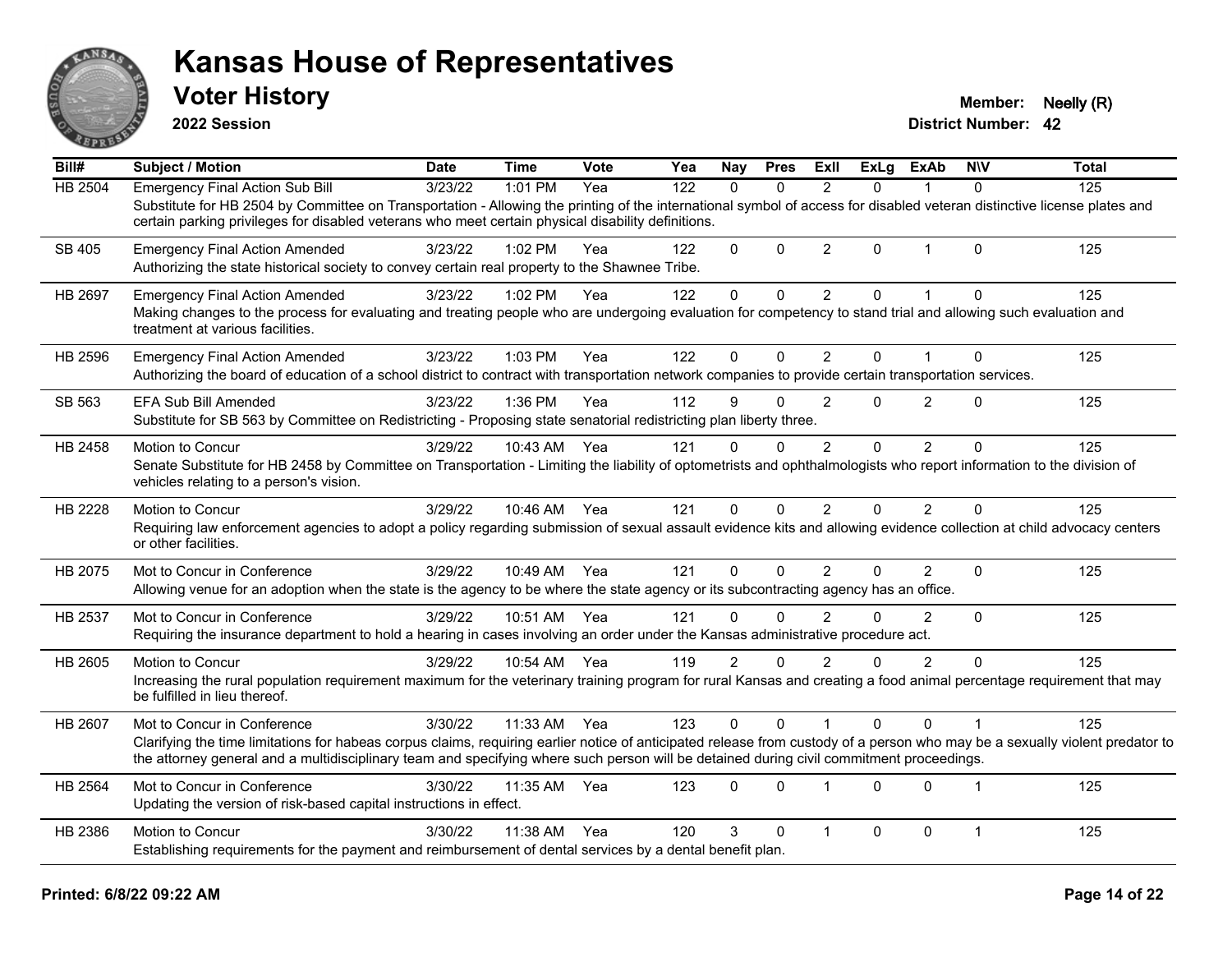

**2022 Session**

**Voter History Member: Neelly (R)** 

| Bill#   | <b>Subject / Motion</b>                                                                                                                                                                                                                                                                                                                                                                                                                                                                                                                                                                          | <b>Date</b> | <b>Time</b> | Vote | Yea | Nay      | <b>Pres</b>  | ExII           | <b>ExLg</b>    | <b>ExAb</b>    | <b>NIV</b>     | <b>Total</b> |
|---------|--------------------------------------------------------------------------------------------------------------------------------------------------------------------------------------------------------------------------------------------------------------------------------------------------------------------------------------------------------------------------------------------------------------------------------------------------------------------------------------------------------------------------------------------------------------------------------------------------|-------------|-------------|------|-----|----------|--------------|----------------|----------------|----------------|----------------|--------------|
| SB 62   | Motion to adopt CCR                                                                                                                                                                                                                                                                                                                                                                                                                                                                                                                                                                              | 3/30/22     | 11:40 AM    | Yea  | 121 | 3        | $\Omega$     |                | 0              | 0              | 0              | 125          |
|         | Amending the standards for school-administered vision screenings for students, establishing the Kansas children's vision health and school readiness commission and<br>relating to the powers and duties of the Kansas commission for the deaf and hard of hearing with regard to registration of interpreters, communication access services<br>guidelines and adoption of rules and regulations.                                                                                                                                                                                               |             |             |      |     |          |              |                |                |                |                |              |
| SB 84   | EFA Sub Bill Amended<br>House Substitute for Substitute for SB 84 by Committee on Federal and State Affairs - Authorizing sports wagering under the Kansas expanded lottery act.                                                                                                                                                                                                                                                                                                                                                                                                                 | 3/30/22     | 12:45 PM    | Yea  | 88  | 36       | 0            |                | $\mathbf{0}$   | 0              | 0              | 125          |
|         |                                                                                                                                                                                                                                                                                                                                                                                                                                                                                                                                                                                                  |             |             |      |     |          |              |                |                |                |                |              |
| SB 563  | Motion to adopt CCR<br>Substitute for SB 563 by Committee on Redistricting - Proposing state senatorial redistricting plan liberty three.                                                                                                                                                                                                                                                                                                                                                                                                                                                        | 3/30/22     | 5:56 PM     | Yea  | 83  | 40       | 0            |                | 0              |                | $\Omega$       | 125          |
| HB 2476 | Motion to adopt CCR                                                                                                                                                                                                                                                                                                                                                                                                                                                                                                                                                                              | 3/31/22     | 10:57 AM    | Yea  | 115 | 5        | 0            | $\overline{2}$ | $\overline{2}$ | 1              | 0              | 125          |
|         | Providing for the silver star medal, bronze star medal, city of Hutchinson and daughters of the American revolution distinctive license plates and four distinctive license<br>plates for the Kansas department of wildlife and parks; authorizing the printing of the international symbol of access for disabled veteran distinctive license plates and<br>parking privileges for certain physically disabled veterans; allowing veteran distinctive license plate applicants to provide a DD214 form, DD form 2 (Retired) or a Kansas<br>veteran driver's license as proof of veteran status. |             |             |      |     |          |              |                |                |                |                |              |
| HB 2478 | Motion to adopt CCR                                                                                                                                                                                                                                                                                                                                                                                                                                                                                                                                                                              | 3/31/22     | 10:59 AM    | Yea  | 120 | $\Omega$ | $\mathbf{0}$ | $\overline{2}$ | 2              | 1              | $\Omega$       | 125          |
|         | Designating a portion of United States highway 166 as the SGT Evan S Parker memorial highway, a portion of U.S. highway 56 as the PFC Shane Austin memorial<br>highway, a portion of United States highway 69 as the Senator Tom R Van Sickle memorial highway, a certain bridge on K-126 as the Dennis Crain memorial bridge, a<br>portion of United States highway 69 as the AMM2c Walter Scott Brown memorial highway and bridges on K-66 highway as veterans memorial bridge.                                                                                                                |             |             |      |     |          |              |                |                |                |                |              |
| HB 2595 | Motion to adopt CCR                                                                                                                                                                                                                                                                                                                                                                                                                                                                                                                                                                              | 3/31/22     | 11:00 AM    | Yea  | 119 |          | O            | 2              | $\overline{2}$ | $\overline{1}$ | $\Omega$       | 125          |
|         | Making certain antique vehicle titling procedures applicable to vehicles having a model year 60 years old or older.                                                                                                                                                                                                                                                                                                                                                                                                                                                                              |             |             |      |     |          |              |                |                |                |                |              |
| HB 2448 | Motion to adopt CCR                                                                                                                                                                                                                                                                                                                                                                                                                                                                                                                                                                              | 3/31/22     | 2:55 PM     | Yea  | 70  | 46       | $\Omega$     | 5              | $\Omega$       | $\overline{2}$ | $\mathcal{P}$  | 125          |
|         | Senate Substitute for HB 2448 by Committee on Public Health and Welfare - Requiring able-bodied adults without dependents to complete an employment and training<br>program in order to receive food assistance.                                                                                                                                                                                                                                                                                                                                                                                 |             |             |      |     |          |              |                |                |                |                |              |
| SB 446  | Motion to adopt CCR                                                                                                                                                                                                                                                                                                                                                                                                                                                                                                                                                                              | 3/31/22     | 3:01 PM     | Yea  | 87  | 30       | $\Omega$     | 5              | $\Omega$       | $\overline{2}$ |                | 125          |
|         | Allowing restricted driver's license holders beginning at age 15 to drive to and from religious activities held by any religious organization and providing for the electronic<br>renewal of nondriver's identification card.                                                                                                                                                                                                                                                                                                                                                                    |             |             |      |     |          |              |                |                |                |                |              |
| SB 215  | Motion to adopt CCR                                                                                                                                                                                                                                                                                                                                                                                                                                                                                                                                                                              | 3/31/22     | 3:04 PM     | Yea  | 117 | $\Omega$ | $\Omega$     | 5              | $\Omega$       | $\overline{2}$ | $\overline{1}$ | 125          |
|         | Transferring the authority for postsecondary driver's education programs and driver training schools to the department of revenue and authorizing the board of education<br>of a school district to contract with transportation network companies to provide certain transportation services.                                                                                                                                                                                                                                                                                                   |             |             |      |     |          |              |                |                |                |                |              |
| HB 2005 | Motion to adopt CCR                                                                                                                                                                                                                                                                                                                                                                                                                                                                                                                                                                              | 3/31/22     | 3:11 PM     | Nay  | 73  | 45       | $\Omega$     | 5              | $\Omega$       | $\overline{2}$ | $\Omega$       | 125          |
|         | Excluding hot water supply boilers that have a nominal water capacity not exceeding 120 gallons from the provisions of the boiler safety act; creating the elevator safety<br>act to require safety standards, permit requirements, and insurance coverage for elevator contractors; requiring inspections of elevators and licensure for persons<br>installing, repairing and inspecting elevators; creating an elevator safety advisory board; establishing duties for the state fire marshal.                                                                                                 |             |             |      |     |          |              |                |                |                |                |              |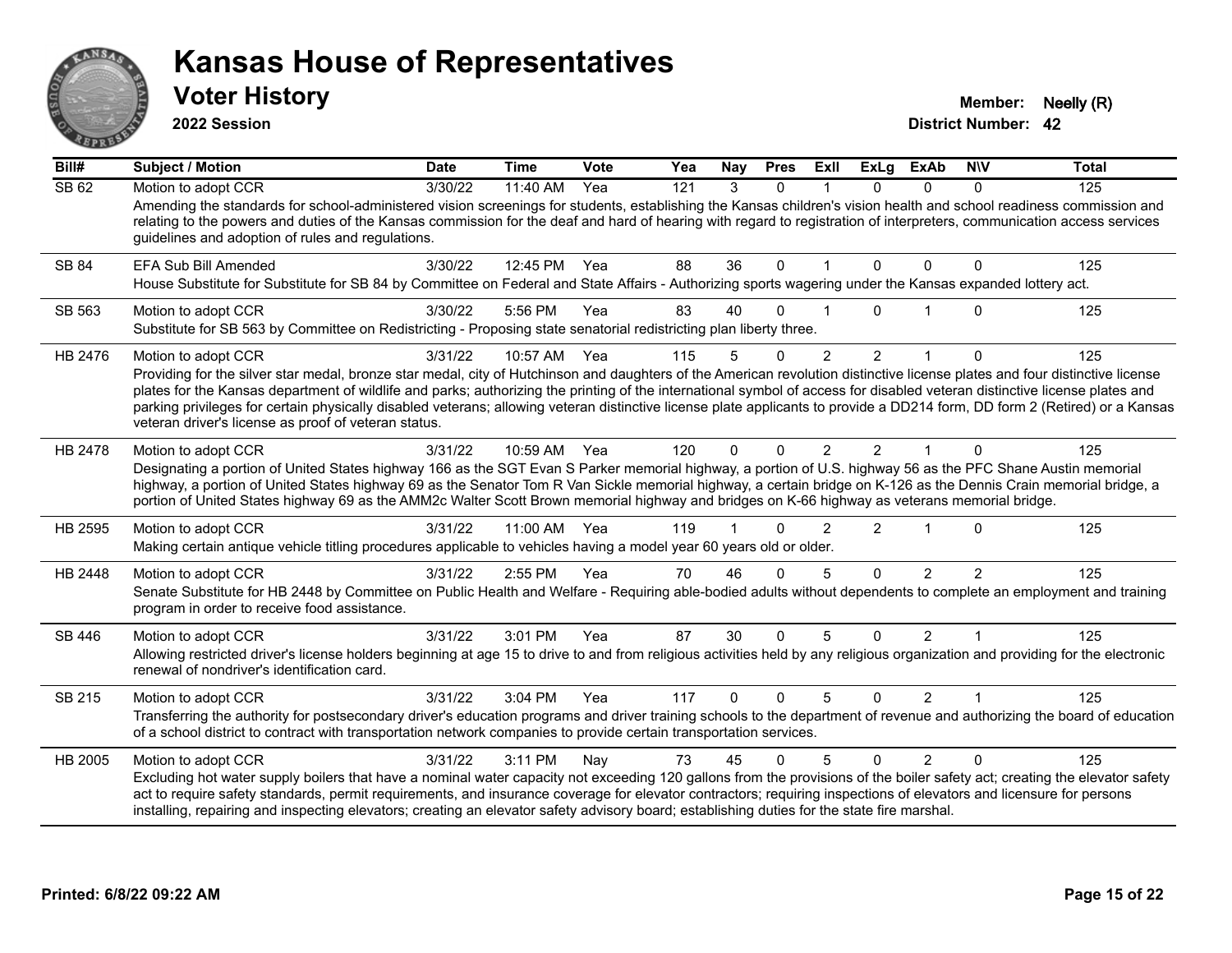

| Bill#           | <b>Subject / Motion</b>                                                                                                                                                                                                                                                                                                                                                                                                                                                                                                                                                                                                                                                                                                                                                                                                                                                                                                                                                                                                                                                                                                                          | <b>Date</b> | <b>Time</b> | Vote | Yea | Nay            | <b>Pres</b>  | ExIl | <b>ExLg</b> | <b>ExAb</b>    | <b>NIV</b>   | <b>Total</b> |
|-----------------|--------------------------------------------------------------------------------------------------------------------------------------------------------------------------------------------------------------------------------------------------------------------------------------------------------------------------------------------------------------------------------------------------------------------------------------------------------------------------------------------------------------------------------------------------------------------------------------------------------------------------------------------------------------------------------------------------------------------------------------------------------------------------------------------------------------------------------------------------------------------------------------------------------------------------------------------------------------------------------------------------------------------------------------------------------------------------------------------------------------------------------------------------|-------------|-------------|------|-----|----------------|--------------|------|-------------|----------------|--------------|--------------|
| SB <sub>2</sub> | Motion to adopt CCR<br>Allowing consumption of beer, wine or other alcoholic liquor on the Kansas state fairgrounds; increasing the number of temporary permits an applicant may receive from<br>four to 12 permits per year; limiting what cities, counties or townships may charge for a temporary permit to not more than \$25 per day; crediting a portion of moneys<br>collected from the liquor drink tax and the liquor enforcement tax to the state fair capital improvements fund; requiring that licensed farm wineries be issued a cereal<br>malt beverage retailer license if the statutory requirements for such retailer license are satisfied; authorizing retail liquor stores to sell and deliver alcoholic liquor and<br>cereal malt beverages to a caterer, public venue, club or drinking establishment located in any adjacent county any county with a comer located within two miles<br>measured along the adjacent county boundary; Increasing the percentage of alcohol by volume allowed to not more than 16% for domestic table wine and the domestic<br>fortified wine threshold to more than 16% alcohol by volume. | 3/31/22     | 4:51 PM     | Yea  | 86  | 31             | $\mathbf{0}$ | 5    | 0           | 3              | $\Omega$     | 125          |
| <b>HB 2087</b>  | Motion to adopt CCR<br>Limiting the review of certain rules and regulations by the director of the budget and requiring review of rules and regulations every five years.                                                                                                                                                                                                                                                                                                                                                                                                                                                                                                                                                                                                                                                                                                                                                                                                                                                                                                                                                                        | 3/31/22     | 4:54 PM     | Yea  | 105 | 12             | $\mathbf{0}$ | 5    | $\Omega$    | 3              | $\Omega$     | 125          |
| HB 2559         | Motion to adopt CCR                                                                                                                                                                                                                                                                                                                                                                                                                                                                                                                                                                                                                                                                                                                                                                                                                                                                                                                                                                                                                                                                                                                              | 3/31/22     | 4:58 PM     | Yea  | 102 | 15             | $\Omega$     | 5    | $\Omega$    | 3              | $\mathbf 0$  | 125          |
| HB 2489         | Mot to Concur in Conference<br>Amending provisions of the technology-enabled fiduciary financial institutions act relating to out-of-state financial institutions, banks and trust companies conducting<br>fidfin transactions, fees and assessments, examinations, disclosures to consumers and requiring such institutions to be mandatory reporters for purposes of elder<br>abuse.                                                                                                                                                                                                                                                                                                                                                                                                                                                                                                                                                                                                                                                                                                                                                           | 3/31/22     | 5:01 PM     | Yea  | 117 | $\Omega$       | $\Omega$     | 5    | $\Omega$    | 3              | $\Omega$     | 125          |
| SB 91           | Motion to adopt CCR<br>House Substitute for SB 91 by Committee on Commerce, Labor and Economic Development - Providing liability protection for businesses, municipalities and<br>educational institutions that participate in high school work-based learning programs and providing that schools are responsible for injuries to students participating in<br>such programs                                                                                                                                                                                                                                                                                                                                                                                                                                                                                                                                                                                                                                                                                                                                                                    | 3/31/22     | 9:05 PM     | Yea  | 116 | $\Omega$       | $\Omega$     | 5    | 0           |                | $\Omega$     | 125          |
| SB 421          | Motion to adopt CCR<br>Transferring \$1,000,000,000 from the state general fund to the Kansas public employees retirement fund during fiscal year 2022 and eliminating certain level-dollar<br>KPERS employer contribution payments.                                                                                                                                                                                                                                                                                                                                                                                                                                                                                                                                                                                                                                                                                                                                                                                                                                                                                                             | 3/31/22     | 9:10 PM     | Yea  | 106 | 10             | $\Omega$     | 5    | $\Omega$    | 4              | $\mathbf{0}$ | 125          |
| <b>SB 408</b>   | Motion to adopt CCR<br>Increasing the criminal penalties for multiple thefts of mail; specifying that the crime of burglary includes, without authority, entering into or remaining within any locked<br>or secured portion of any dwelling, building or other structure, with intent to commit another crime therein; providing guidance to determine how offenders under the<br>supervision of two or more supervision agencies can have supervision consolidated into one agency; requiring an offender who raises error in such offender's criminal<br>history calculation for the first time on appeal to show prejudicial error and authorizing the court to correct an illegal sentence while a direct appeal is pending; and<br>transferring the responsibility to certify drug abuse treatment providers that participate in the certified drug abuse treatment program from the department of corrections<br>to the Kansas sentencing commission.                                                                                                                                                                                      | 3/31/22     | 9:15 PM     | Yea  | 114 | $\overline{2}$ | $\mathbf{0}$ | 5    | $\Omega$    | 4              | $\Omega$     | 125          |
| SB 366          | Motion to adopt CCR<br>Specifying that the crime of burglary includes, without authority, entering into or remaining within any locked or secured portion of any dwelling, building or other<br>structure, with intent to commit another crime therein.                                                                                                                                                                                                                                                                                                                                                                                                                                                                                                                                                                                                                                                                                                                                                                                                                                                                                          | 3/31/22     | $9:20$ PM   | Yea  | 116 | $\Omega$       | $\Omega$     | 5    | $\Omega$    |                | $\Omega$     | 125          |
| HB 2456         | Motion to adopt CCR<br>Establishing the Kansas kids lifetime combination hunting and fishing license.                                                                                                                                                                                                                                                                                                                                                                                                                                                                                                                                                                                                                                                                                                                                                                                                                                                                                                                                                                                                                                            | 3/31/22     | 11:22 PM    | Yea  | 93  | 20             | $\Omega$     | 5    | 0           | $\overline{7}$ | $\Omega$     | 125          |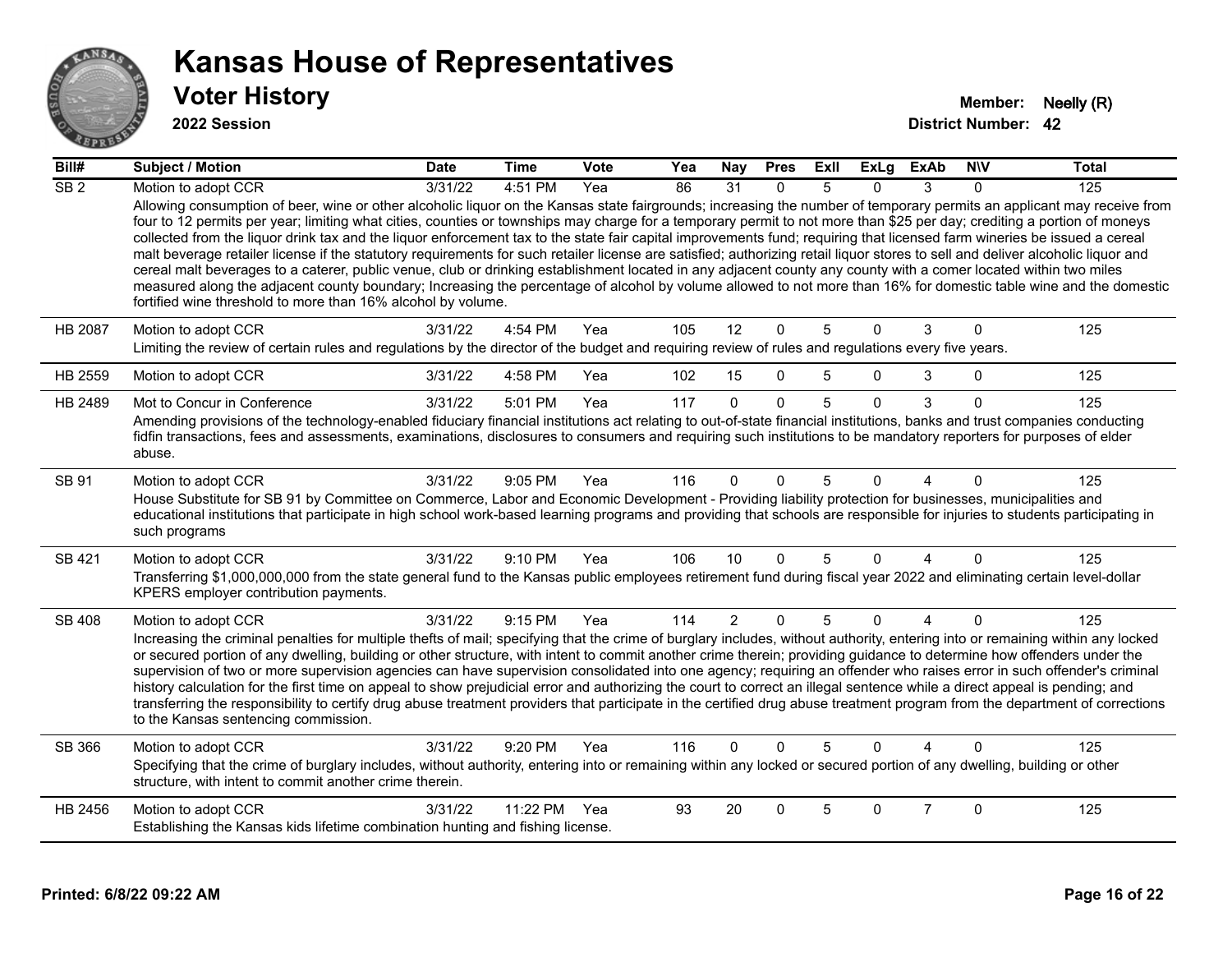

**2022 Session**

**Voter History Member: Neelly (R)** 

| Bill#         | <b>Subject / Motion</b>                                                                                                                                                                                                                                                                                                                                                                                                                                                         | <b>Date</b> | <b>Time</b> | Vote | Yea | Nay            | <b>Pres</b>  | ExII           | <b>ExLg</b> | ExAb           | <b>NIV</b> | <b>Total</b> |
|---------------|---------------------------------------------------------------------------------------------------------------------------------------------------------------------------------------------------------------------------------------------------------------------------------------------------------------------------------------------------------------------------------------------------------------------------------------------------------------------------------|-------------|-------------|------|-----|----------------|--------------|----------------|-------------|----------------|------------|--------------|
| HB 2703       | Motion to adopt CCR                                                                                                                                                                                                                                                                                                                                                                                                                                                             | 3/31/22     | 11:25 PM    | Yea  | 110 | 3              | $\Omega$     | 5              | 0           |                | $\Omega$   | 125          |
|               | Changing law relating to employment including employment security law provisions regarding the employment security fund status and employer contribution rates and<br>the definition of employment to conform with federal law, making revisions to the department of labor's my reemployment plan program and enacting the Kansas<br>targeted employment act to facilitate employment of persons with developmental disabilities through a tax credit incentive for employers. |             |             |      |     |                |              |                |             |                |            |              |
| 0             | Motion to Adjourn - Helgerson                                                                                                                                                                                                                                                                                                                                                                                                                                                   | 3/31/22     | 11:32 PM    | Nay  | 29  | 77             | $\Omega$     | 5              | 0           |                |            | 125          |
| <b>SB 200</b> | Motion to adopt CCR                                                                                                                                                                                                                                                                                                                                                                                                                                                             | 4/1/22      | 11:16 AM    | Yea  | 112 | $\overline{2}$ | $\Omega$     | 7              | $\Omega$    | $\mathcal{P}$  | 2          | 125          |
|               | Expanding the pharmacist scope of practice to include initiation of therapy for certain conditions, updating provisions of the prescription monitoring program act relating<br>to program data, storage and access and increasing the membership of the advisory committee.                                                                                                                                                                                                     |             |             |      |     |                |              |                |             |                |            |              |
| SB 343        | Motion to adopt CCR                                                                                                                                                                                                                                                                                                                                                                                                                                                             | 4/1/22      | $11:19$ AM  | Yea  | 115 | $\Omega$       | $\Omega$     | $\overline{7}$ | $\Omega$    | $\overline{2}$ |            | 125          |
|               | Providing considerations for in family law, adoption, foster care, guardianship and child in need of care proceedings for parents or prospective parents who are blind and<br>updating the term "hearing impaired" to "hard of hearing" in statutes related to persons with hearing loss.                                                                                                                                                                                       |             |             |      |     |                |              |                |             |                |            |              |
| SB 453        | Motion to adopt CCR                                                                                                                                                                                                                                                                                                                                                                                                                                                             | 4/1/22      | 11:22 AM    | Yea  | 116 | O              | <sup>0</sup> | 7              | 0           | $\overline{2}$ | $\Omega$   | 125          |
|               | Requiring unlicensed employees in adult care homes to complete certain training requirements, reinstating the social worker applicant option for board-approved                                                                                                                                                                                                                                                                                                                 |             |             |      |     |                |              |                |             |                |            |              |
|               | postgraduate supervised experience, allowing master's and clinical level licensees to take the baccalaureate addiction counselor test and requiring the behavioral<br>sciences regulatory board to accept a master of social work degree from Fort Hays state university as from an accredited college or university.                                                                                                                                                           |             |             |      |     |                |              |                |             |                |            |              |
|               |                                                                                                                                                                                                                                                                                                                                                                                                                                                                                 |             |             |      |     |                |              |                |             |                |            |              |
| SB 286        | Motion to Adopt CCR                                                                                                                                                                                                                                                                                                                                                                                                                                                             | 4/1/22      | 12:44 PM    | Yea  | 64  | 51             |              |                | 0           | $\mathcal{P}$  | ∩          | 125          |
|               | House Substitute for Substitute for SB 286 by Committee on Judiciary - Continuing the governmental response to the COVID-19 pandemic in Kansas by extending the<br>expanded use of telemedicine, the suspension of certain requirements related to medical care facilities and immunity from civil liability for certain healthcare providers,                                                                                                                                  |             |             |      |     |                |              |                |             |                |            |              |
|               | certain persons conducting business in this state and covered facilities for COVID-19 claims until January 20, 2023, creating the crime of interference with the conduct                                                                                                                                                                                                                                                                                                        |             |             |      |     |                |              |                |             |                |            |              |
|               | of a hospital and increasing the criminal penalties for battery of a healthcare provider.                                                                                                                                                                                                                                                                                                                                                                                       |             |             |      |     |                |              |                |             |                |            |              |
| SB 267        | Motion to adopt CCR                                                                                                                                                                                                                                                                                                                                                                                                                                                             | 4/1/22      | 4:05 PM     | Yea  | 104 | 12             | $\Omega$     | 7              | 0           | $\mathcal{P}$  | $\Omega$   | 125          |
|               | House Substitute for Substitute for SB 267 by Committee on Appropriations - Appropriations for FY 2022, FY 2023, FY 2024, FY 2025, FY26 and FY27 for various state<br>agencies.                                                                                                                                                                                                                                                                                                 |             |             |      |     |                |              |                |             |                |            |              |
| HB 2279       | Mot to Concur in Conference                                                                                                                                                                                                                                                                                                                                                                                                                                                     | 4/1/22      | 5:21 PM     | Yea  | 80  | 34             | <sup>0</sup> |                | n           |                |            | 125          |
|               | Senate substitute for HB 2279 by committee on public health and welfare - Amending the advanced practice registered nurse authorized scope of practice to permit the<br>prescribing of drugs without a supervising physician.                                                                                                                                                                                                                                                   |             |             |      |     |                |              |                |             |                |            |              |
| HB 2109       | Motion to adopt CCR                                                                                                                                                                                                                                                                                                                                                                                                                                                             | 4/1/22      | 6:18 PM     | Yea  | 92  | 20             |              |                | n           | 5              | ∩          | 125          |
|               | Prohibiting the disclosure of personal information about a person's affiliation with an entity that is exempt from federal income taxation under section 501(c) of the<br>federal internal revenue code and continuing in existence certain exceptions to the disclosure of public records under the open records act.                                                                                                                                                          |             |             |      |     |                |              |                |             |                |            |              |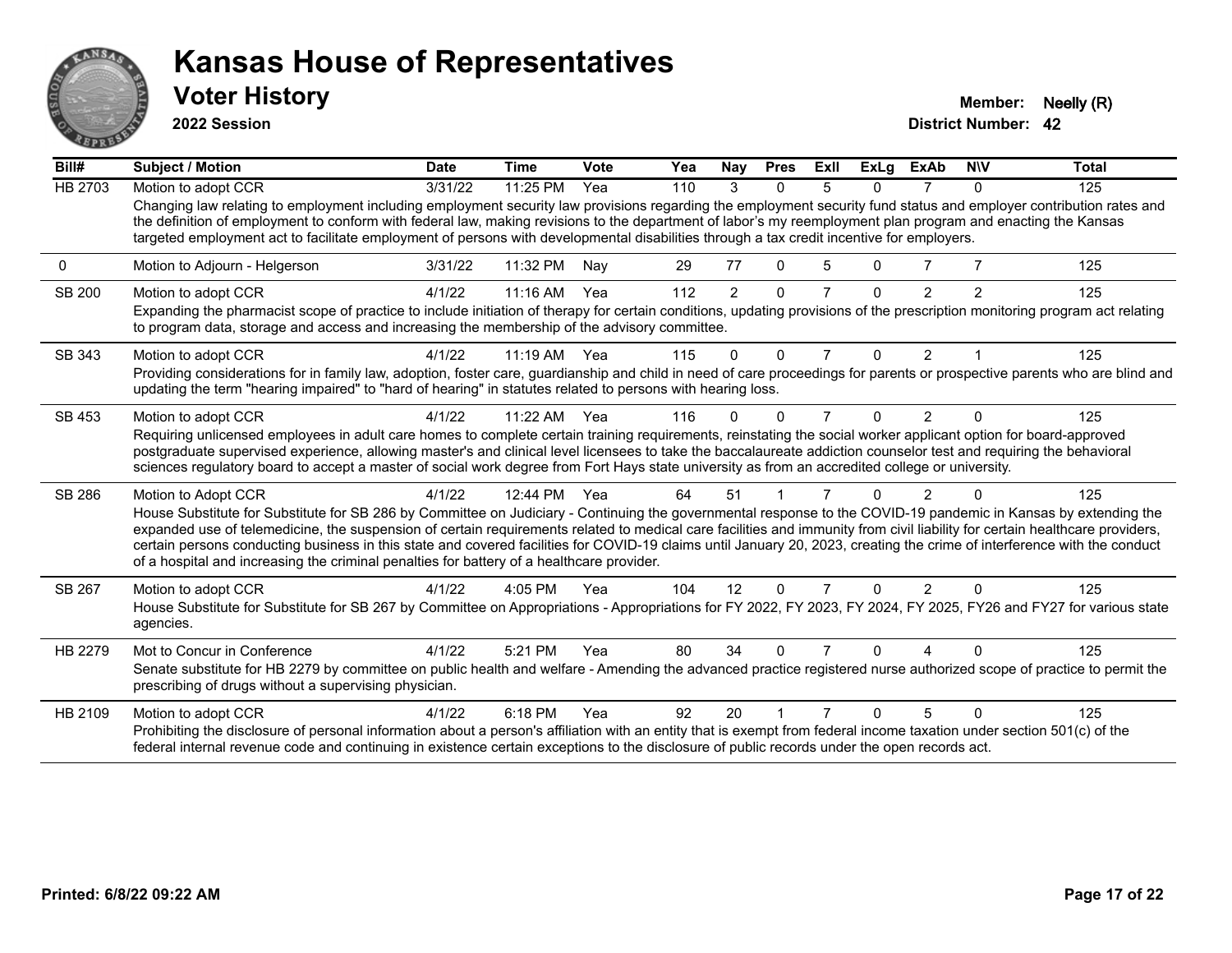

| Bill#          | <b>Subject / Motion</b>                                                                                                                                                                                                                                                                                                                                                                                                                                                                                                                                                                                                                                                                                                                                                                                                                                                                                                                                                                                                                                                                                                                                                                               | <b>Date</b> | Time    | Vote | Yea | Nay      | <b>Pres</b> | ExII           | ExLa | <b>ExAb</b> | <b>NIV</b> | <b>Total</b> |
|----------------|-------------------------------------------------------------------------------------------------------------------------------------------------------------------------------------------------------------------------------------------------------------------------------------------------------------------------------------------------------------------------------------------------------------------------------------------------------------------------------------------------------------------------------------------------------------------------------------------------------------------------------------------------------------------------------------------------------------------------------------------------------------------------------------------------------------------------------------------------------------------------------------------------------------------------------------------------------------------------------------------------------------------------------------------------------------------------------------------------------------------------------------------------------------------------------------------------------|-------------|---------|------|-----|----------|-------------|----------------|------|-------------|------------|--------------|
| <b>HB 2299</b> | Motion to adopt CCR<br>Requiring retention of fingerprints by the Kansas bureau of investigation for participation in the federal rap back program; imposing restrictions on surveillance by certain<br>employees of the Kansas department of wildlife and parks on private property; expanding the jurisdiction and powers of law enforcement officers to include situations<br>when an activity is observed leading the officer to reasonably suspect a person is committing, has committed or is about to commit a crime and reasonably believe that<br>a person is in imminent danger of death or bodily injury without immediate action; allowing a search warrant to be executed within 240 hours from the time of issuance;<br>and directing the Kansas department for children and families to share certain information with investigating law enforcement agencies.                                                                                                                                                                                                                                                                                                                         | 4/1/22      | 6:23 PM | Yea  | 110 | 3        | $\Omega$    |                | 0    | 5           | $\Omega$   | 125          |
| HB 2508        | Motion to adopt CCR<br>Modifying the definition of possession in the Kansas criminal code, modifying the elements of and making changes to the criminal penalties of abuse of a child, requiring<br>a forfeiture of an appearance bond to be set aside in certain circumstances, permitting testimony to be presented using a two-way electronic audio-video communication<br>device during a preliminary hearing, making changes to the process for evaluating and treating people who are undergoing evaluation for competency to stand trial and<br>allowing mobile competency evaluations.                                                                                                                                                                                                                                                                                                                                                                                                                                                                                                                                                                                                        | 4/1/22      | 6:28 PM | Yea  | 113 | U        |             |                |      |             |            | 125          |
| <b>HB 2377</b> | Motion to adopt CCR<br>Revising laws relating to operating an aircraft under the influence, including prescribing criminal and administrative penalties and providing for testing of blood, breath,<br>urine or other bodily substances, and preliminary screening tests of breath or oral fluid; authorizing reinstatement of a driver's license for certain persons with an ignition<br>interlock device restriction; requiring persons with an ignition interlock device restriction to complete the ignition interlock device program before driving privileges are<br>fully reinstated; providing for reduced ignition interlock device program costs for certain persons; providing that the highway patrol has oversight of state certification of<br>ignition interlock manufacturers and their service providers; modifying the criminal penalties for driving a commercial motor vehicle under the influence and driving under<br>the influence; increasing the period of disqualification for certain offenses committed by a person with commercial driving privileges; and prohibiting prosecuting<br>attorneys from concealing certain traffic violations from the CDLIS driver report. | 4/1/22      | 6:34 PM | Yea  | 101 | 12       | $\Omega$    | $\overline{7}$ | 0    | 5           | O          | 125          |
| HB 2361        | Motion to adopt CCR<br>Senate Substitute for HB 2361 by Committee on Judiciary - Removing the requirement that all district court judges in Douglas county serve on the board of trustees of<br>the law library, authorizing the supreme court to adopt rules establishing specialty court programs, creating the specialty court funding advisory committee and the<br>specialty court resources fund, authorizing courts to order defendants to participate in specialty court programs and allowing expungement of certain convictions when<br>defendants complete the requirements of such programs.                                                                                                                                                                                                                                                                                                                                                                                                                                                                                                                                                                                              | 4/1/22      | 6:39 PM | Yea  | 113 | $\Omega$ | $\Omega$    | 7              | 0    | 5           | $\Omega$   | 125          |
| <b>SB 58</b>   | Motion to adopt CCR<br>Establishing the parents' bill of rights for parents of students attending elementary or secondary school in this state.                                                                                                                                                                                                                                                                                                                                                                                                                                                                                                                                                                                                                                                                                                                                                                                                                                                                                                                                                                                                                                                       | 4/1/22      | 6:57 PM | Yea  | 67  | 46       | $\Omega$    |                | U    | 5           | $\Omega$   | 125          |
| SB 160         | Motion to adopt CCR<br>Enacting the fairness in women's sports act to require that student athletic teams only include members who are of the same biological sex unless designated as coed.                                                                                                                                                                                                                                                                                                                                                                                                                                                                                                                                                                                                                                                                                                                                                                                                                                                                                                                                                                                                          | 4/1/22      | 8:00 PM | Yea  | 74  | 39       | ∩           |                | U    | 5           | $\Omega$   | 125          |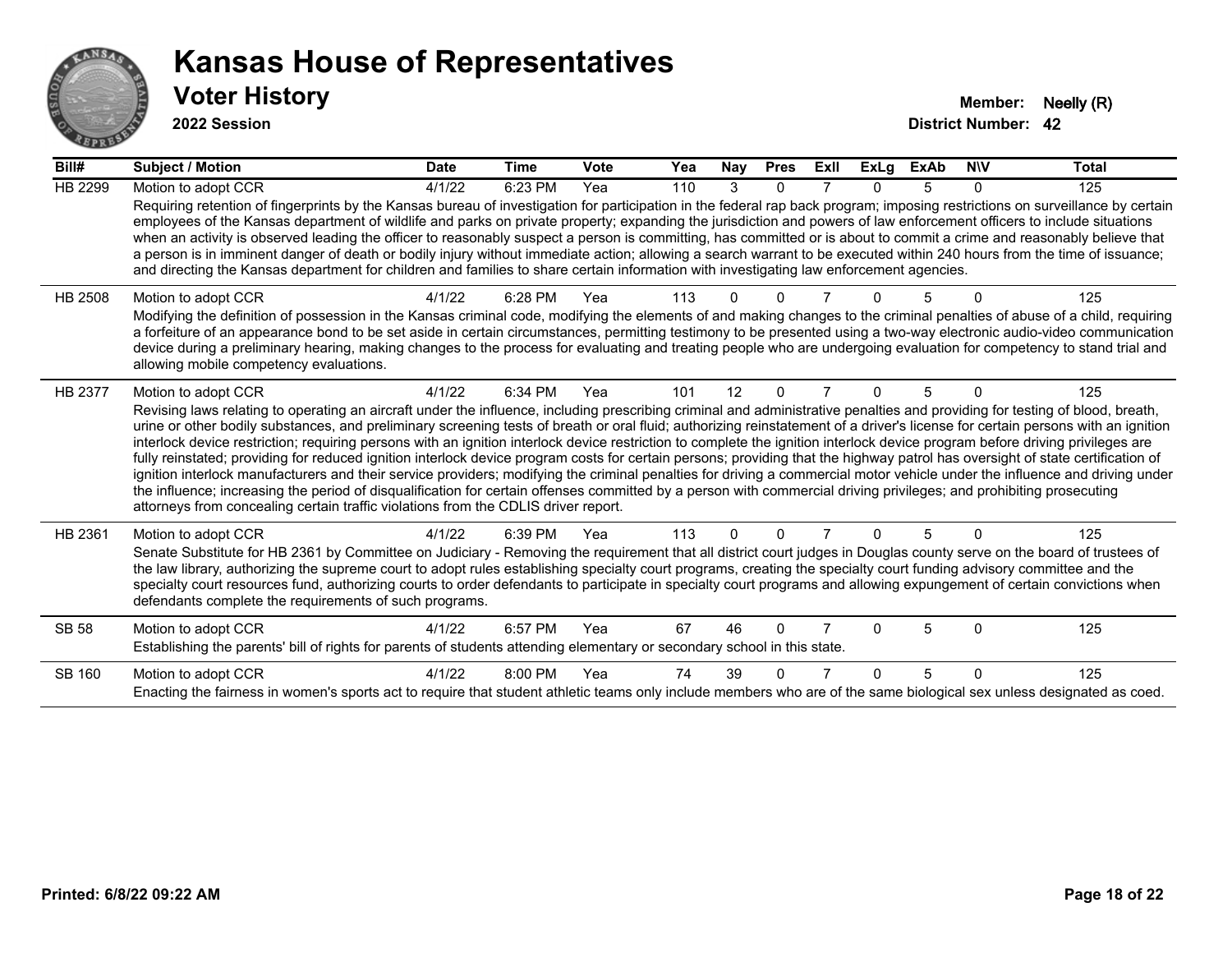

| Bill#           | <b>Subject / Motion</b>                                                                                                                                                                                                                                                                                                                                                                                                                                                                                                                                                                                                                                                                                                                                                                                                                                                                                                                                                                                                                                                                                                                                                                                                                                                                                                                                                                                                                                                                                                                                                                                                                                                                                                                                                                                                                                                                                                                                                                                                                                                                                                                                                                                                                                                                                                                                                                                                                                                                                                                                                                                                                                                                                                                                                                                                                                                                                                                                                                                                                                                                                                                                                     | <b>Date</b> | Time     | <b>Vote</b> | Yea | Nay | <b>Pres</b> | ExII           | ExLg     | ExAb           | <b>NIV</b>   | <b>Total</b> |
|-----------------|-----------------------------------------------------------------------------------------------------------------------------------------------------------------------------------------------------------------------------------------------------------------------------------------------------------------------------------------------------------------------------------------------------------------------------------------------------------------------------------------------------------------------------------------------------------------------------------------------------------------------------------------------------------------------------------------------------------------------------------------------------------------------------------------------------------------------------------------------------------------------------------------------------------------------------------------------------------------------------------------------------------------------------------------------------------------------------------------------------------------------------------------------------------------------------------------------------------------------------------------------------------------------------------------------------------------------------------------------------------------------------------------------------------------------------------------------------------------------------------------------------------------------------------------------------------------------------------------------------------------------------------------------------------------------------------------------------------------------------------------------------------------------------------------------------------------------------------------------------------------------------------------------------------------------------------------------------------------------------------------------------------------------------------------------------------------------------------------------------------------------------------------------------------------------------------------------------------------------------------------------------------------------------------------------------------------------------------------------------------------------------------------------------------------------------------------------------------------------------------------------------------------------------------------------------------------------------------------------------------------------------------------------------------------------------------------------------------------------------------------------------------------------------------------------------------------------------------------------------------------------------------------------------------------------------------------------------------------------------------------------------------------------------------------------------------------------------------------------------------------------------------------------------------------------------|-------------|----------|-------------|-----|-----|-------------|----------------|----------|----------------|--------------|--------------|
| HB 2239         | Motion to adopt CCR                                                                                                                                                                                                                                                                                                                                                                                                                                                                                                                                                                                                                                                                                                                                                                                                                                                                                                                                                                                                                                                                                                                                                                                                                                                                                                                                                                                                                                                                                                                                                                                                                                                                                                                                                                                                                                                                                                                                                                                                                                                                                                                                                                                                                                                                                                                                                                                                                                                                                                                                                                                                                                                                                                                                                                                                                                                                                                                                                                                                                                                                                                                                                         | 4/1/22      | 9:45 PM  | Yea         | 103 | 10  | $\Omega$    |                | $\Omega$ | 5              | $\Omega$     | 125          |
|                 | Providing tax credits for graduates of aerospace and aviation-related educational programs and employers of program graduates, school and classroom supplies<br>purchased by teachers, contributions to community colleges and technical colleges, qualified railroad track maintenance expenditures of short line railroads and<br>associated rail siding owners or lessees and expanding eligibility, amount and transferability of the research and development tax credit, providing homestead property<br>tax refunds from the income tax refund fund to certain persons based on the increase in property tax over the base year property tax amount, providing for an additional<br>personal income tax exemption for 100% disabled veterans, establishing the salt parity act to allow pass-through entities to elect to pay state income tax at the entity<br>level, establishing a checkoff for contributions to the Kansas historic site fund, establishing a revenue neutral rate complaint process for tax levies, authorizing the<br>county clerk to limit the amount of ad valorem taxes to be levied in certain circumstances, establishing a deadline for budgets to be filed with the director of accounts<br>and reports, requiring roll call votes and publication of information to exceed the revenue neutral rate, classifying certain agritourism activities and zoos as land devoted<br>to agricultural use, classifying land devoted to agriculture that is subject to the federal grassland conservation reserve program as grassland, establishing a property tax<br>exemption for antique utility trailers, allowing for the proration of value when certain personal property is acquired or sold prior to September 1 of any tax year, providing<br>for the exemption of inventory and work-in-progress machinery and equipment for telecommunications machinery and equipment, increasing the extent of exemption for<br>residential property from the statewide school levy, providing for abatement or credit of property tax for buildings and improvements destroyed or substantially destroyed<br>by natural disaster, providing a sales tax exemption for certain fencing and for reconstructing, repairing or replacing certain fencing damaged or destroyed by a wildfire,<br>flood, tornado or other natural disaster, excluding separately stated delivery charges from sales or selling price, removing the expiration on manufacturer cash rebates<br>on motor vehicles, providing countywide retailers' sales tax authority for Wilson county, requiring disclosure of distribution of revenues on countywide retailers' sales tax<br>ballot proposals, validating the election held to approve a retailers' sales tax levy by the city of Latham, extending the time period for eligibility in the loan repayment<br>program and the income tax credit for rural opportunity zones, enacting the Gage park improvement authority act and providing for the creation of the Gage park<br>improvement authority and an election for the imposition of a countywide sales tax sales tax within the boundaries of Shawnee county. |             |          |             |     |     |             |                |          |                |              |              |
| HB 2644         | Motion to Concur in Conference<br>Designating the Sandhill plum as the official state fruit.                                                                                                                                                                                                                                                                                                                                                                                                                                                                                                                                                                                                                                                                                                                                                                                                                                                                                                                                                                                                                                                                                                                                                                                                                                                                                                                                                                                                                                                                                                                                                                                                                                                                                                                                                                                                                                                                                                                                                                                                                                                                                                                                                                                                                                                                                                                                                                                                                                                                                                                                                                                                                                                                                                                                                                                                                                                                                                                                                                                                                                                                                | 4/1/22      | 9:48 PM  | Yea         | 108 | 5   | $\Omega$    |                | $\Omega$ | 5              | $\mathbf{0}$ | 125          |
| SB 261          | Motion to adopt CCR<br>Substitute for SB 261 by Committee on Agriculture -- Prohibiting the use of identifiable meat terms on the labels of meat analogs when such labels do not include proper<br>qualifying language to indicate that such products do not contain meat.                                                                                                                                                                                                                                                                                                                                                                                                                                                                                                                                                                                                                                                                                                                                                                                                                                                                                                                                                                                                                                                                                                                                                                                                                                                                                                                                                                                                                                                                                                                                                                                                                                                                                                                                                                                                                                                                                                                                                                                                                                                                                                                                                                                                                                                                                                                                                                                                                                                                                                                                                                                                                                                                                                                                                                                                                                                                                                  | 4/1/22      | 9:56 PM  | Yea         | 113 | 0   | $\mathbf 0$ | $\overline{7}$ | $\Omega$ | 5              | $\mathbf 0$  | 125          |
| SB 84           | Substitute Motion to Not Adopt CCR<br>House Substitute for Substitute for SB 84 by Committee on Federal and State Affairs - Authorizing sports wagering under the Kansas expanded lottery act.                                                                                                                                                                                                                                                                                                                                                                                                                                                                                                                                                                                                                                                                                                                                                                                                                                                                                                                                                                                                                                                                                                                                                                                                                                                                                                                                                                                                                                                                                                                                                                                                                                                                                                                                                                                                                                                                                                                                                                                                                                                                                                                                                                                                                                                                                                                                                                                                                                                                                                                                                                                                                                                                                                                                                                                                                                                                                                                                                                              | 4/1/22      | 11:59 PM | Nay         | 56  | 56  | $\Omega$    | 7              | 0        | 6              | $\Omega$     | 125          |
| SB 84           | Motion to Adopt CCR<br>House Substitute for Substitute for SB 84 by Committee on Federal and State Affairs - Authorizing sports wagering under the Kansas expanded lottery act.                                                                                                                                                                                                                                                                                                                                                                                                                                                                                                                                                                                                                                                                                                                                                                                                                                                                                                                                                                                                                                                                                                                                                                                                                                                                                                                                                                                                                                                                                                                                                                                                                                                                                                                                                                                                                                                                                                                                                                                                                                                                                                                                                                                                                                                                                                                                                                                                                                                                                                                                                                                                                                                                                                                                                                                                                                                                                                                                                                                             | 4/1/22      | 11:59 PM | Yea         | 63  | 49  | $\Omega$    | $\overline{7}$ | $\Omega$ | 6              | $\Omega$     | 125          |
| HB 2487         | Motions of a Previous Day                                                                                                                                                                                                                                                                                                                                                                                                                                                                                                                                                                                                                                                                                                                                                                                                                                                                                                                                                                                                                                                                                                                                                                                                                                                                                                                                                                                                                                                                                                                                                                                                                                                                                                                                                                                                                                                                                                                                                                                                                                                                                                                                                                                                                                                                                                                                                                                                                                                                                                                                                                                                                                                                                                                                                                                                                                                                                                                                                                                                                                                                                                                                                   | 4/26/22     | 11:35 AM | Nay         | 48  | 74  | 0           |                | 0        | $\overline{2}$ | 0            | 125          |
| <b>HCR 5022</b> | Motion to adopt CCR<br>Proposing a constitutional amendment requiring that a sheriff be elected in each county; exception.                                                                                                                                                                                                                                                                                                                                                                                                                                                                                                                                                                                                                                                                                                                                                                                                                                                                                                                                                                                                                                                                                                                                                                                                                                                                                                                                                                                                                                                                                                                                                                                                                                                                                                                                                                                                                                                                                                                                                                                                                                                                                                                                                                                                                                                                                                                                                                                                                                                                                                                                                                                                                                                                                                                                                                                                                                                                                                                                                                                                                                                  | 4/26/22     | 11:43 AM | Yea         | 91  | 31  | $\Omega$    | $\overline{1}$ | $\Omega$ | $\overline{2}$ | $\mathbf{0}$ | 125          |
| HB 2387         | Motion to adopt CCR<br>Prohibiting the issuance of a request for proposal or entering into a new contract for the administration and provision of benefits under the medical assistance program<br>and removing the authority of the governor to prohibit attending or conducting certain religious services and worship services.                                                                                                                                                                                                                                                                                                                                                                                                                                                                                                                                                                                                                                                                                                                                                                                                                                                                                                                                                                                                                                                                                                                                                                                                                                                                                                                                                                                                                                                                                                                                                                                                                                                                                                                                                                                                                                                                                                                                                                                                                                                                                                                                                                                                                                                                                                                                                                                                                                                                                                                                                                                                                                                                                                                                                                                                                                          | 4/26/22     | 12:47 PM | Yea         | 84  | 38  | $\Omega$    |                | $\Omega$ | $\overline{2}$ | $\Omega$     | 125          |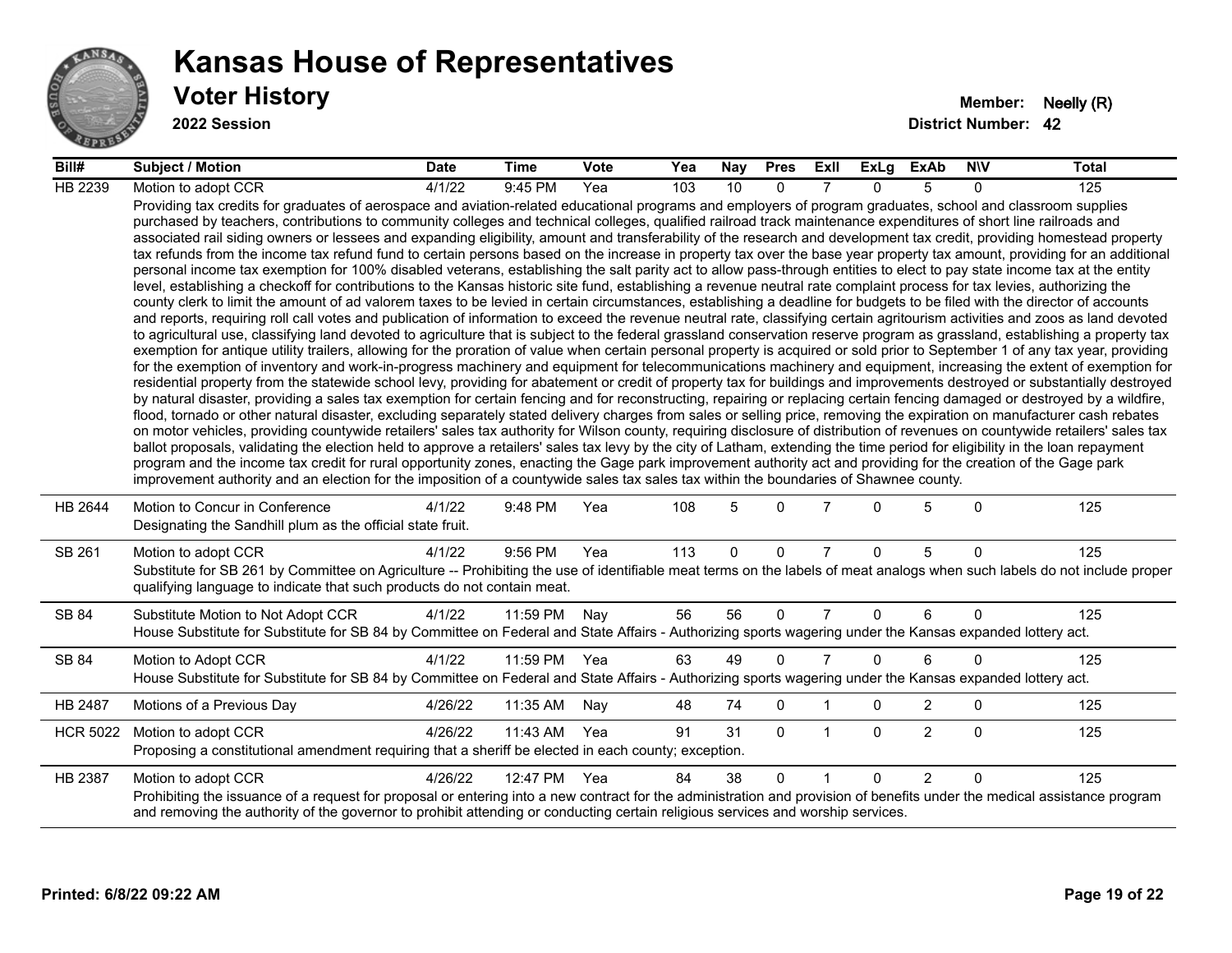

**2022 Session**

**Bill# Subject / Motion Date Time Vote Yea Nay Pres Exll ExLg ExAb N\V Total** HB 2252 Motion to adopt CCR 4/26/22 12:50 PM Yea 84 38 0 1 0 2 0 125 Prohibiting the modification of election laws by agreement except as approved by the legislative coordinating council. HB 2138 Motion to adopt CCR 4/26/22 1:03 PM Yea 82 40 0 1 0 2 0 125 Providing for the use of electronic poll books in elections and the approval of such books by the secretary of state, requiring all voting systems for elections to use individual voter-verified paper ballots with a distinctive watermark, requiring the secretary of state and local election officers to develop an affidavit to be signed by election workers regarding handling of completed ballots, requiring audits of any federal, statewide or state legislative race that is within 1% of the total votes cast and requiring randomized audits of elections procedures used in four counties in even-numbered years, requiring a county election officer to send a confirmation of address when there is no election-related activity for any four calendar year period and exempting poll workers from certain election crimes. HB 2237 Motion to adopt CCR 4/26/22 1:13 PM Yea 109 12 1 1 0 2 0 125 Enacting the Kansas affordable housing tax credit act, the Kansas housing investor tax credit act, the historic Kansas act, the Kansas rural home loan guarantee act, authorizing certain residential real property appraisals in rural counties to be performed without completing the sales comparison approach to value, allowing the use of bond proceeds under the Kansas rural housing incentive district act for residential vertical development and renovation of certain buildings within economically distressed urban areas and expanding eligibility for the child day care services assistance tax credit and providing a credit for employer payments to an organization providing access to employees for child day care services. SB 313 Motion to adopt CCR 4/27/22 3:32 PM Yea 75 44 0 3 0 3 0 125 Providing for the use and regulation of autonomous motor vehicles and establishing the autonomous vehicle advisory committee. HB 2466 Motion to adopt CCR 4/27/22 3:39 PM Yea 109 10 0 3 0 3 0 125 Substitute for HB 2466 by Committee on Education - Establishing the promoting advancement in computing knowledge act to increase the availability of computer science education in Kansas schools and the career technical education credentialing and student transitioning to employment success pilot program; also exempting national assessment providers from the student online personal protection act. HB 2492 Motion to Concur 4/27/22 3:41 PM Yea 119 0 0 3 0 3 0 125 Submitting claims against the state by the joint committee on special claims against the state. HB 2448 Consideration of Veto 4/28/22 11:31 AM Yea 86 36 0 1 0 2 0 125 Senate Substitute for HB 2448 by Committee on Public Health and Welfare - Requiring able-bodied adults without dependents to complete an employment and training program in order to receive food assistance. SB 58 Consideration of Veto **4/28/22 12:17 PM Yea** 72 50 0 1 0 2 0 125 Establishing the parents' bill of rights for parents of students attending elementary or secondary school in this state. SB 160 Consideration of Veto **4/28/22 1:14 PM Yea** 81 41 0 1 0 2 0 125 Enacting the fairness in women's sports act to require that student athletic teams only include members who are of the same biological sex unless designated as coed. SB 84 Motion to adopt CCR 4/28/22 4:03 PM Yea 73 49 0 1 0 2 0 125 House Substitute for Substitute for SB 84 by Committee on Federal and State Affairs - Authorizing sports wagering under the Kansas expanded lottery act and historical horse race machines under the Kansas parimutuel racing act.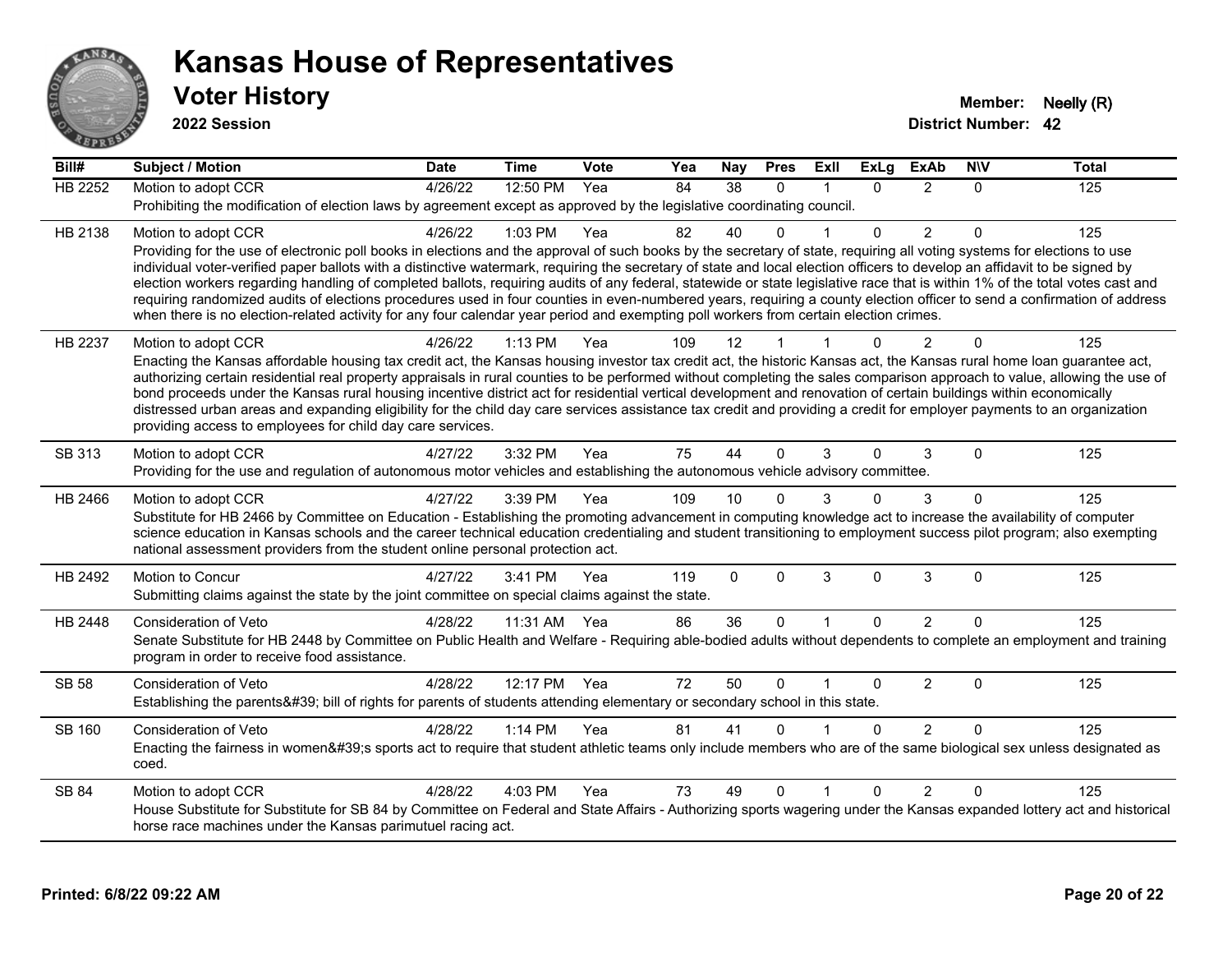

**2022 Session**

**District Number: 42 Voter History Member: Neelly (R)** 

| Bill#   | <b>Subject / Motion</b>                                                                                                                                                                                                                                                                                                             | <b>Date</b> | <b>Time</b>  | Vote | Yea | Nay | <b>Pres</b> | Exll | <b>ExLg</b> | <b>ExAb</b>    | <b>NIV</b>              | <b>Total</b> |
|---------|-------------------------------------------------------------------------------------------------------------------------------------------------------------------------------------------------------------------------------------------------------------------------------------------------------------------------------------|-------------|--------------|------|-----|-----|-------------|------|-------------|----------------|-------------------------|--------------|
| HB 2567 | Motion to adopt CCR                                                                                                                                                                                                                                                                                                                 | 4/28/22     | 5:52 PM      | Yea  | 75  | 45  | $\Omega$    |      | $\Omega$    | 4              | $\mathbf{0}$            | 125          |
|         | Senate Substitute for HB 2567 by Committee on Ways and Means - Removing federal impact aid from the determination of local foundation aid in the Kansas school<br>equity and enhancement act and excluding Fort Leavenworth school district and virtual school students from the capital improvement state aid determination.       |             |              |      |     |     |             |      |             |                |                         |              |
| SB 19   | Motion to adopt CCR                                                                                                                                                                                                                                                                                                                 | 4/28/22     | 8:59 PM      | Yea  | 112 | 6   | $\Omega$    |      | U           | 6              | $\Omega$                | 125          |
|         | House Substitute for SB 19 by Committee on Energy, Utilities and Telecommunications - Implementing the 988 suicide prevention and mental health crisis hotline in<br>Kansas.                                                                                                                                                        |             |              |      |     |     |             |      |             |                |                         |              |
| SB 331  | Motion to adopt CCR                                                                                                                                                                                                                                                                                                                 | 4/28/22     | 9:05 PM      | Yea  | 91  | 26  | $\Omega$    |      | $\Omega$    | $\overline{7}$ | $\Omega$                | 125          |
|         | Updating the version of risk-based capital instructions in effect.                                                                                                                                                                                                                                                                  |             |              |      |     |     |             |      |             |                |                         |              |
| HB 2510 | Motion to adopt CCR                                                                                                                                                                                                                                                                                                                 | 4/28/22     | 9:34 PM      | Yea  | 95  | 22  | 0           |      | 0           | $\overline{7}$ | $\Omega$                | 125          |
|         | Appropriations for FY 2022, FY 2023, and FY 2024, for various state agencies; 2022 omnibus bill; authorizing certain transfers and capital improvement projects.                                                                                                                                                                    |             |              |      |     |     |             |      |             |                |                         |              |
| HB 2106 | Sub Motion Not Adopt CCR                                                                                                                                                                                                                                                                                                            | 4/28/22     | 10:02 PM     | Nay  | 39  | 75  | $\Omega$    |      | 0           | 7              | 3                       | 125          |
|         | Decreasing the state rate for sales and use taxes for sales of food and food ingredients and providing for the levying of taxes by cities and counties and discontinuing<br>the nonrefundable food sales tax credit.                                                                                                                |             |              |      |     |     |             |      |             |                |                         |              |
| HB 2106 | Motion to adopt CCR                                                                                                                                                                                                                                                                                                                 | 4/28/22     | 10:28 PM Yea |      | 114 | 3   | $\Omega$    |      | $\Omega$    | $\overline{7}$ | $\Omega$                | 125          |
|         | Decreasing the state rate for sales and use taxes for sales of food and food ingredients and providing for the levying of taxes by cities and counties and discontinuing<br>the nonrefundable food sales tax credit.                                                                                                                |             |              |      |     |     |             |      |             |                |                         |              |
| HB 2495 | Motion to Concur                                                                                                                                                                                                                                                                                                                    | 4/28/22     | 10:31 PM     | Yea  | 116 | 1   | $\Omega$    |      | 0           | $\overline{7}$ | $\Omega$                | 125          |
|         | Prohibiting the disclosure of personal information about a person's affiliation with an entity that is exempt from federal income taxation under section 501(c) of the<br>federal internal revenue code.                                                                                                                            |             |              |      |     |     |             |      |             |                |                         |              |
| SB 34   | Motion to adopt CCR                                                                                                                                                                                                                                                                                                                 | 4/28/22     | 11:35 PM     | Yea  | 64  | 53  | $\Omega$    |      | 0           |                | $\Omega$                | 125          |
|         | Substitute for SB 34 by Committee on Federal and State Affairs - Requiring review of administrative rules and regulations every five years.                                                                                                                                                                                         |             |              |      |     |     |             |      |             |                |                         |              |
| HB 2252 | Consideration of Veto                                                                                                                                                                                                                                                                                                               | 5/23/22     | 11:27 AM Yea |      | 84  | 37  | 0           |      | $\Omega$    | $\overline{2}$ | $\overline{\mathbf{1}}$ | 125          |
|         | Prohibiting the modification of election laws by agreement except as approved by the legislative coordinating council.                                                                                                                                                                                                              |             |              |      |     |     |             |      |             |                |                         |              |
| HB 2387 | Consideration of Veto                                                                                                                                                                                                                                                                                                               | 5/23/22     | 11:38 AM     | Yea  | 84  | 38  | $\Omega$    |      | $\Omega$    | $\overline{2}$ | $\Omega$                | 125          |
|         | Prohibiting the issuance of a request for proposal or entering into a new contract for the administration and provision of benefits under the medical assistance program<br>and removing the authority of the governor to prohibit attending or conducting certain religious services and worship services.                         |             |              |      |     |     |             |      |             |                |                         |              |
| HB 2136 | Sub Mtn Not Adpt                                                                                                                                                                                                                                                                                                                    | 5/23/22     | 12:42 PM     | Nay  | 37  | 84  | $\Omega$    |      | $\Omega$    |                | 2                       | 125          |
|         | Establishing the COVID-19 retail storefront property tax relief act to provide partial refunds to certain businesses impacted by COVID-19-related shutdowns and                                                                                                                                                                     |             |              |      |     |     |             |      |             |                |                         |              |
|         | restrictions, discontinuing the first 15 days of the month sales and compensating use tax remittance requirements for certain retailers, providing countywide retailers'<br>sales tax authority for Atchison county and delaying implementation of the exclusion of separately stated delivery charges from sales or selling price. |             |              |      |     |     |             |      |             |                |                         |              |